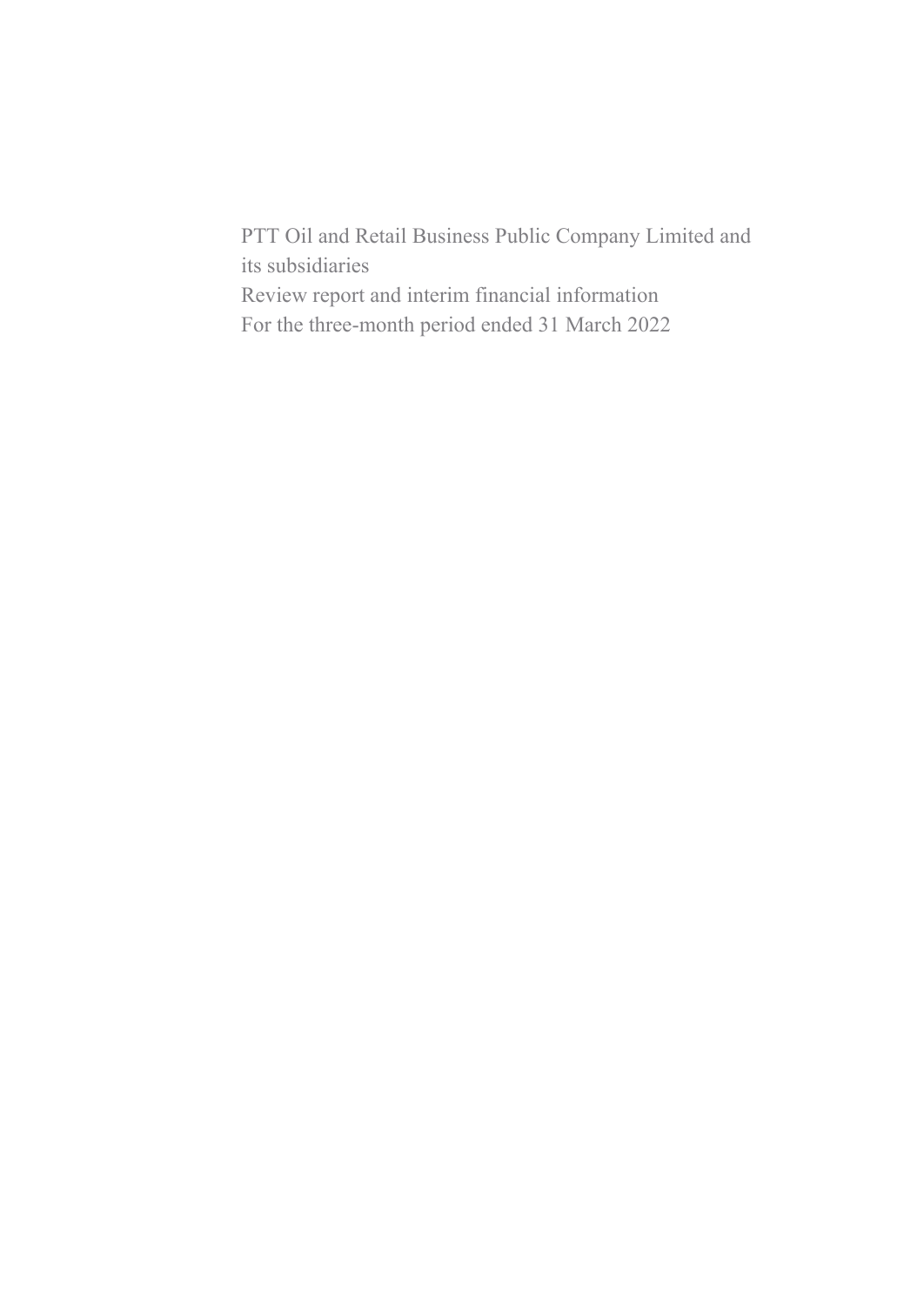### **Independent Auditor's Report on Review of Interim Financial Information**

To the Shareholders of PTT Oil and Retail Business Public Company Limited

I have reviewed the accompanying consolidated statement of financial position of PTT Oil and Retail Business Public Company Limited and its subsidiaries as at 31 March 2022, and the related consolidated statements of income, comprehensive income, changes in shareholders' equity, and cash flows for the three-month period then ended, as well as the condensed notes to the interim consolidated financial statements. I have also reviewed the separate financial information of PTT Oil and Retail Business Public Company Limited for the same period (collectively "interim financial information"). Management is responsible for the preparation and presentation of this interim financial information in accordance with Thai Accounting Standard 34 *Interim Financial Reporting*. My responsibility is to express a conclusion on this interim financial information based on my review.

## **Scope of Review**

I conducted my review in accordance with Thai Standard on Review Engagements 2410, *Review of Interim Financial Information Performed by the Independent Auditor of the Entity*. A review of interim financial information consists of making inquiries, primarily of persons responsible for financial and accounting matters, and applying analytical and other review procedures. A review is substantially less in scope than an audit conducted in accordance with Thai Standards on Auditing and consequently does not enable me to obtain assurance that I would become aware of all significant matters that might be identified in an audit. Accordingly, I do not express an audit opinion.

### **Conclusion**

Based on my review, nothing has come to my attention that causes me to believe that the accompanying interim financial information is not prepared, in all material respects, in accordance with Thai Accounting Standard 34 *Interim Financial Reporting*.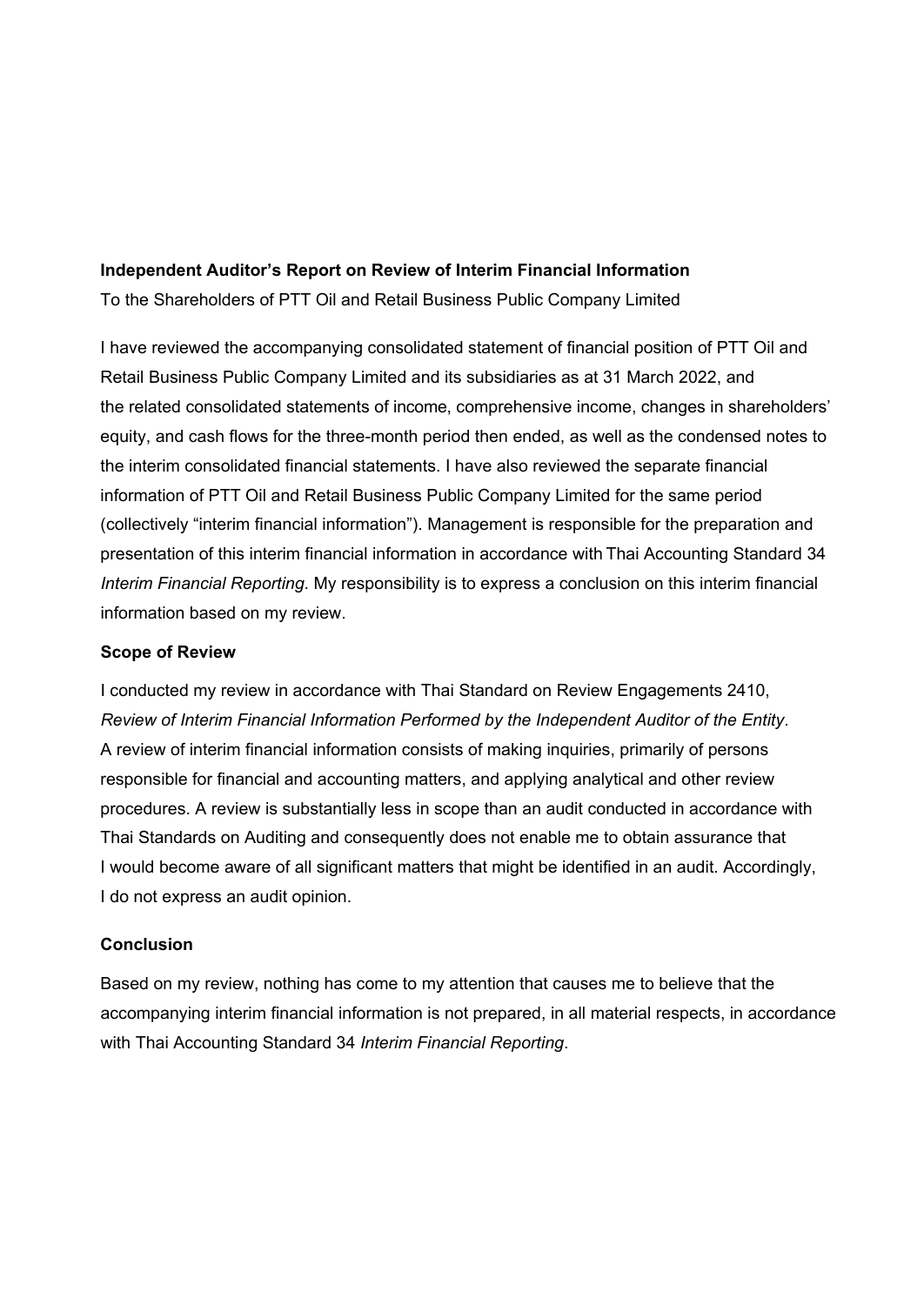### **Other Matter**

The consolidated statement of financial position of PTT Oil and Retail Business Public Company Limited and its subsidiaries, and the separate statement of financial position of PTT Oil and Retail Business Public Company Limited as at 31 December 2021, presented herein as comparative information, were audited by another auditor who expressed an unmodified opinion on those statements, under her report dated 15 February 2022. The consolidated statements of income, comprehensive income, changes in shareholders' equity and cash flows for the three-month period ended 31 March 2021 of PTT Oil and Retail Business Public Company Limited and its subsidiaries, and the separate statements of comprehensive income, changes in shareholders' equity and cash flows for the three-month period then ended of PTT Oil and Retail Business Public Company Limited, presented herein as comparative information, were also reviewed by another auditor who concluded, under his report dated 11 May 2021, that nothing had come to her attention that caused her to believe that the interim financial information was not prepared, in all material respects, in accordance with Thai Accounting Standard 34 *Interim Financial Reporting*.

Kittiphun Kiatsomphob Certified Public Accountant (Thailand) No. 8050

EY Office Limited Bangkok: 10 May 2022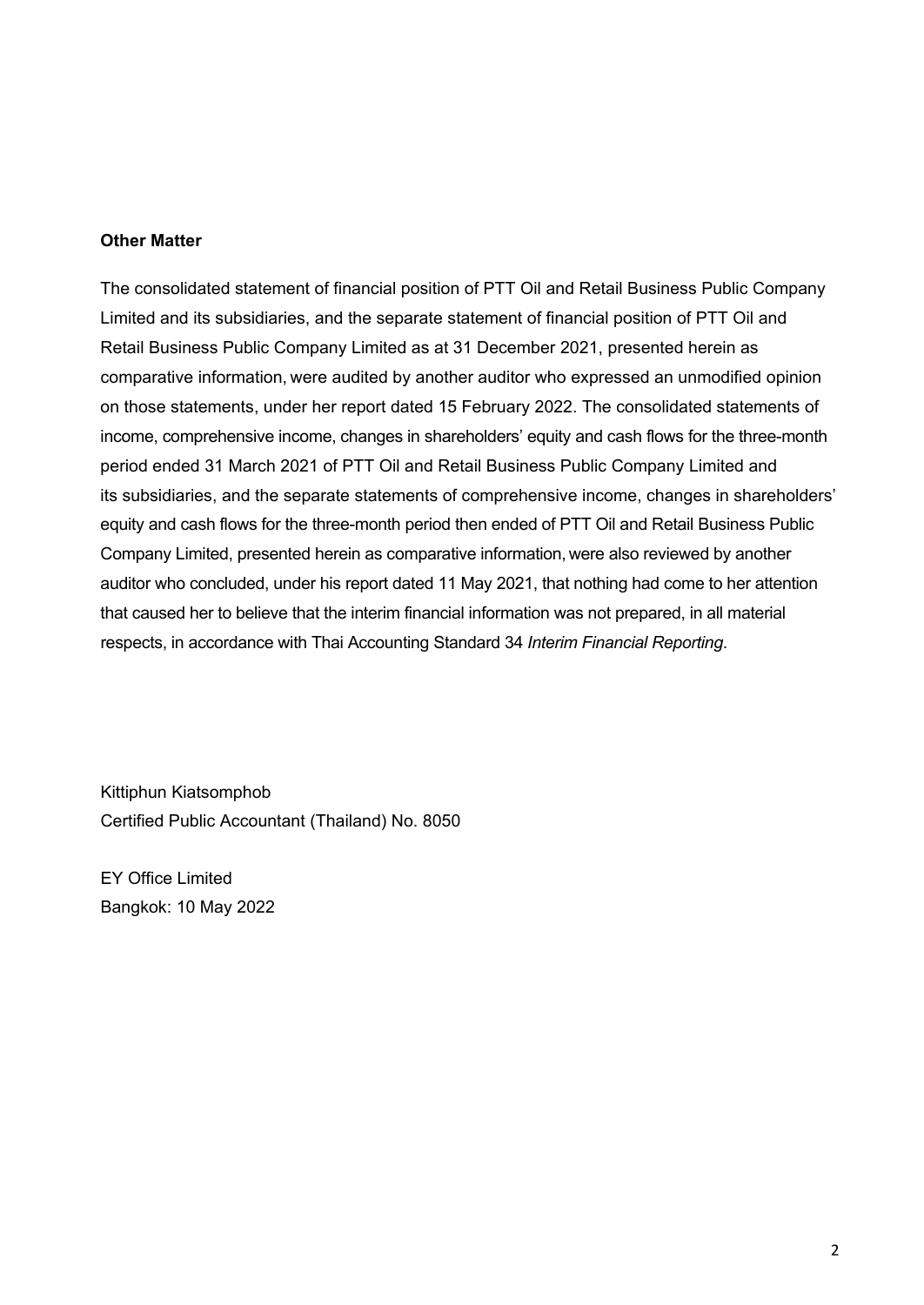**Statements of financial position**

**As at 31 March 2022**

|                                            |                         |                 | <b>Consolidated financial statements</b> | <b>Separate financial statements</b> |                    |  |
|--------------------------------------------|-------------------------|-----------------|------------------------------------------|--------------------------------------|--------------------|--|
|                                            | Note                    | 31 March 2022   | 31 December 2021                         | 31 March 2022                        | 31 December 2021   |  |
|                                            |                         | (Unaudited      | (Audited)                                | (Unaudited                           | (Audited)          |  |
|                                            |                         | but reviewed)   |                                          | but reviewed)                        |                    |  |
| Assets                                     |                         |                 |                                          |                                      |                    |  |
| Current assets                             |                         |                 |                                          |                                      |                    |  |
| Cash and cash equivalents                  |                         | 40,703,948,680  | 46,172,641,791                           | 36,527,656,422                       | 42,085,710,005     |  |
| Investments in short-term financial assets |                         | 16,051,360,148  | 20,051,296,350                           | 16,000,000,000                       | 20,000,000,000     |  |
| Trade accounts receivable                  | $\overline{\mathbf{c}}$ | 24,468,946,018  | 20,235,259,718                           | 26,102,649,903                       | 21,436,311,845     |  |
| Other accounts receivable                  |                         | 23,560,414,673  | 14,085,574,711                           | 21,957,548,868                       | 12,518,599,708     |  |
| Short-term lending                         | 3.3                     |                 |                                          | 2,112,235,831                        | 2,354,819,378      |  |
| Current portion of long-term lending       | 3.4                     |                 |                                          | 1,400,000,000                        | 1,400,000,000      |  |
| Inventories and supplies                   |                         | 32,329,204,441  | 24,629,787,405                           | 29,227,919,322                       | 22,422,224,129     |  |
| Other current financial assets             |                         | 11,828,627      | 17,609,108                               | 11,828,627                           | 14,527,251         |  |
| Other current assets                       |                         | 849,527,749     | 874,243,806                              | 332,047,737                          | 272,948,752        |  |
| <b>Total current assets</b>                |                         | 137,975,230,336 | 126,066,412,889                          | 133,671,886,710                      | 122,505,141,068    |  |
| <b>Non-current assets</b>                  |                         |                 |                                          |                                      |                    |  |
| Investments in long-term financial assets  |                         | 4,165,459,775   | 3,852,705,429                            | 1,150,504,433                        | 1,150,504,023      |  |
| Long-term lending                          | 3.4                     |                 |                                          | 243,000,000                          | 243,000,000        |  |
| Investments in subsidiaries                | 4.1                     |                 |                                          | 18,350,607,008                       | 18,150,955,508     |  |
| Investments in joint ventures              | 4.2                     | 1,327,703,833   | 1,293,063,065                            | 270,000,000                          | 225,000,000        |  |
| Investments in associates                  | 4.3                     | 5,264,952,879   | 4,654,447,060                            | 11,986,940,061                       | 11,986,940,061     |  |
| Investment properties                      |                         | 970,524,276     | 972,624,657                              | 696,533,189                          | 690,439,325        |  |
| Property, plant and equipment              | 5                       | 42,553,191,020  | 42,663,090,840                           | 41,641,239,318                       | 41,848,974,375     |  |
| Right-of-use assets                        | 6.1                     | 13,013,359,057  | 13, 127, 581, 238                        | 10,234,101,936                       | 10,412,424,257     |  |
| Goodwill                                   |                         | 3,483,578,072   | 3,483,578,072                            | 12,798,967,715                       | 12,798,967,715     |  |
| Other intangible assets                    | 7                       | 1,877,718,772   | 1,979,657,702                            | 29,852,576,844                       | 30,501,472,169     |  |
| Deferred tax assets                        |                         | 7,943,150,431   | 8,121,796,109                            |                                      |                    |  |
| Other non-current assets                   |                         | 1,450,510,623   | 1,443,922,857                            | 1,164,805,653                        | 1,162,643,194      |  |
| <b>Total non-current assets</b>            |                         | 82,050,148,738  | 81,592,467,029                           | 128,389,276,157                      | 129, 171, 320, 627 |  |
| <b>Total assets</b>                        |                         | 220,025,379,074 | 207,658,879,918                          | 262,061,162,867                      | 251,676,461,695    |  |

The accompanying notes are an integral part of the financial statements.

(Unit: Baht)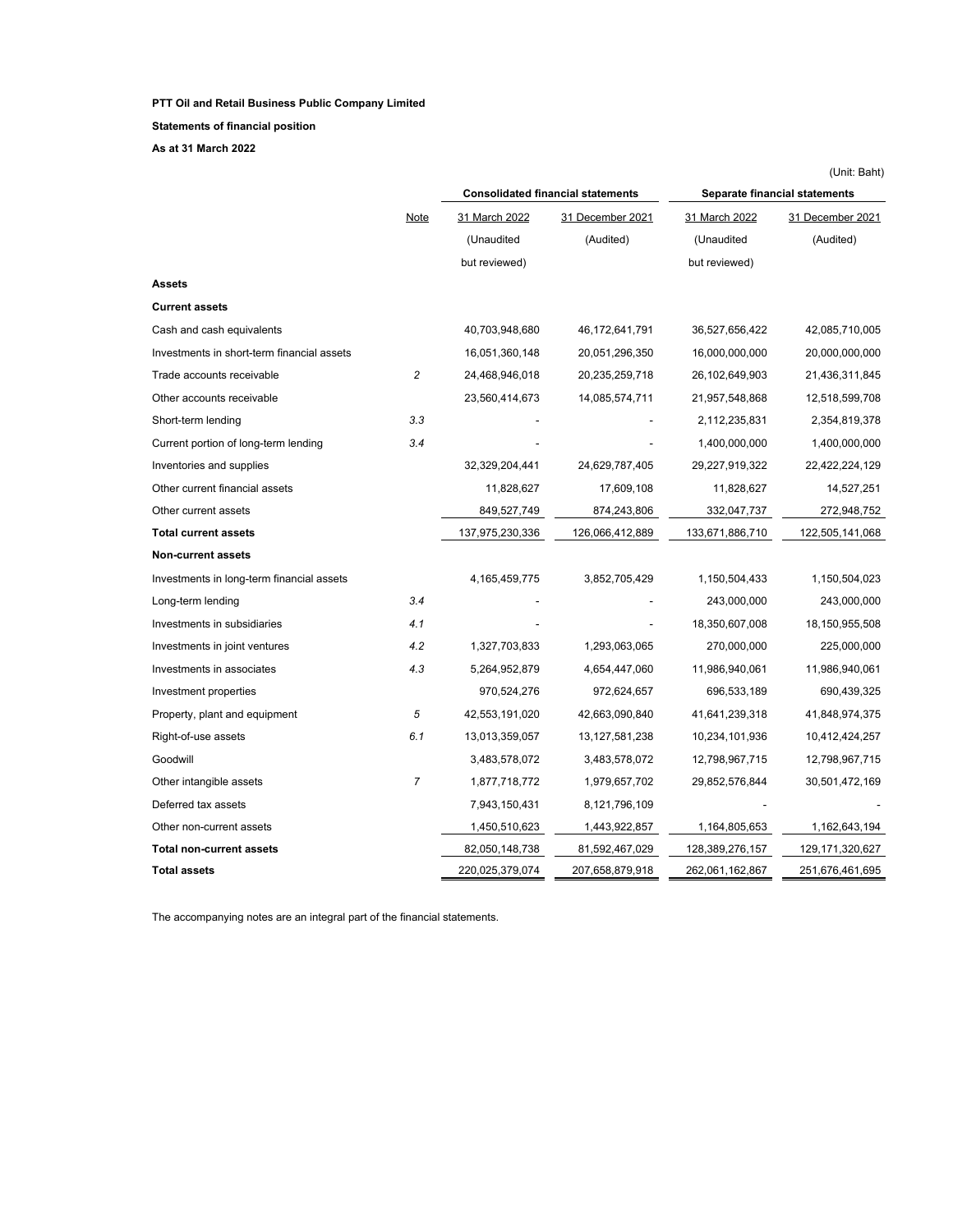### **Statements of financial position (continued)**

**As at 31 March 2022**

|                                                     |             |                 |                                          |                 | (Unit: Baht)                  |
|-----------------------------------------------------|-------------|-----------------|------------------------------------------|-----------------|-------------------------------|
|                                                     |             |                 | <b>Consolidated financial statements</b> |                 | Separate financial statements |
|                                                     | <b>Note</b> | 31 March 2022   | 31 December 2021                         | 31 March 2022   | 31 December 2021              |
|                                                     |             | (Unaudited      | (Audited)                                | (Unaudited      | (Audited)                     |
|                                                     |             | but reviewed)   |                                          | but reviewed)   |                               |
| Liabilities and shareholders' equity                |             |                 |                                          |                 |                               |
| <b>Current liabilities</b>                          |             |                 |                                          |                 |                               |
| Bank overdrafts and short-term borrowings from bank |             | 236,680,744     | 92,766,709                               |                 |                               |
| Trade accounts payable                              |             | 49,640,810,246  | 37,275,225,708                           | 46,060,481,616  | 34,875,669,355                |
| Other accounts payable                              |             | 4,492,698,438   | 6,724,521,074                            | 3,531,327,414   | 5,558,497,175                 |
| Short-term borrowings                               | 3.7         |                 |                                          | 62,900,203      | 72,278,982                    |
| Current portion of long-term borrowings             | 8           | 3,768,299,799   | 4,775,023,429                            | 3,739,857,719   | 4,736,167,449                 |
| Current portion of lease liabilities                | 6.2         | 1,282,192,565   | 1,241,559,149                            | 1,099,959,614   | 1,018,135,645                 |
| Income tax payable                                  |             | 258,461,896     | 364,589,587                              | 239,864,004     | 347,633,757                   |
| Short-term provision for decommissioning costs      |             | 15,992,797      | 18,851,545                               | 2,111,564       | 2,279,468                     |
| Other current financial liabilities                 |             | 65,092,474      | 2,925,930                                | 62,269,328      | 2,925,930                     |
| Other current liabilities                           |             | 1,263,652,487   | 1,234,383,571                            | 1,219,437,355   | 1,137,198,556                 |
| <b>Total current liabilities</b>                    |             | 61,023,881,446  | 51,729,846,702                           | 56,018,208,817  | 47,750,786,317                |
| <b>Non-current liabilities</b>                      |             |                 |                                          |                 |                               |
| Long-term borrowings                                | 8           | 28,091,987,490  | 29,501,573,102                           | 28,091,987,490  | 29,501,573,102                |
| Lease liabilities                                   | 6.2         | 9,292,608,692   | 9,428,292,570                            | 7,372,806,352   | 7,564,039,549                 |
| Deferred tax liabilities                            |             | 2,356,750,285   | 1,665,700,887                            | 2,113,423,819   | 1,421,600,806                 |
| Provisions for employee benefits                    |             | 1,890,959,438   | 1,857,815,323                            | 1,582,939,229   | 1,548,085,661                 |
| Long-term provision for decommissioning costs       |             | 333,977,166     | 329,609,462                              | 156,527,234     | 155,549,782                   |
| Deposits on LPG cylinders                           |             | 12,256,670,062  | 12, 157, 167, 752                        | 12,256,670,062  | 12, 157, 167, 752             |
| Other non-current liabilities                       |             | 1,156,453,886   | 1,116,676,731                            | 992,164,857     | 968,180,174                   |
| <b>Total non-current liabilities</b>                |             | 55,379,407,019  | 56,056,835,827                           | 52,566,519,043  | 53,316,196,826                |
| Total liabilities                                   |             | 116,403,288,465 | 107,786,682,529                          | 108,584,727,860 | 101,066,983,143               |

The accompanying notes are an integral part of the financial statements.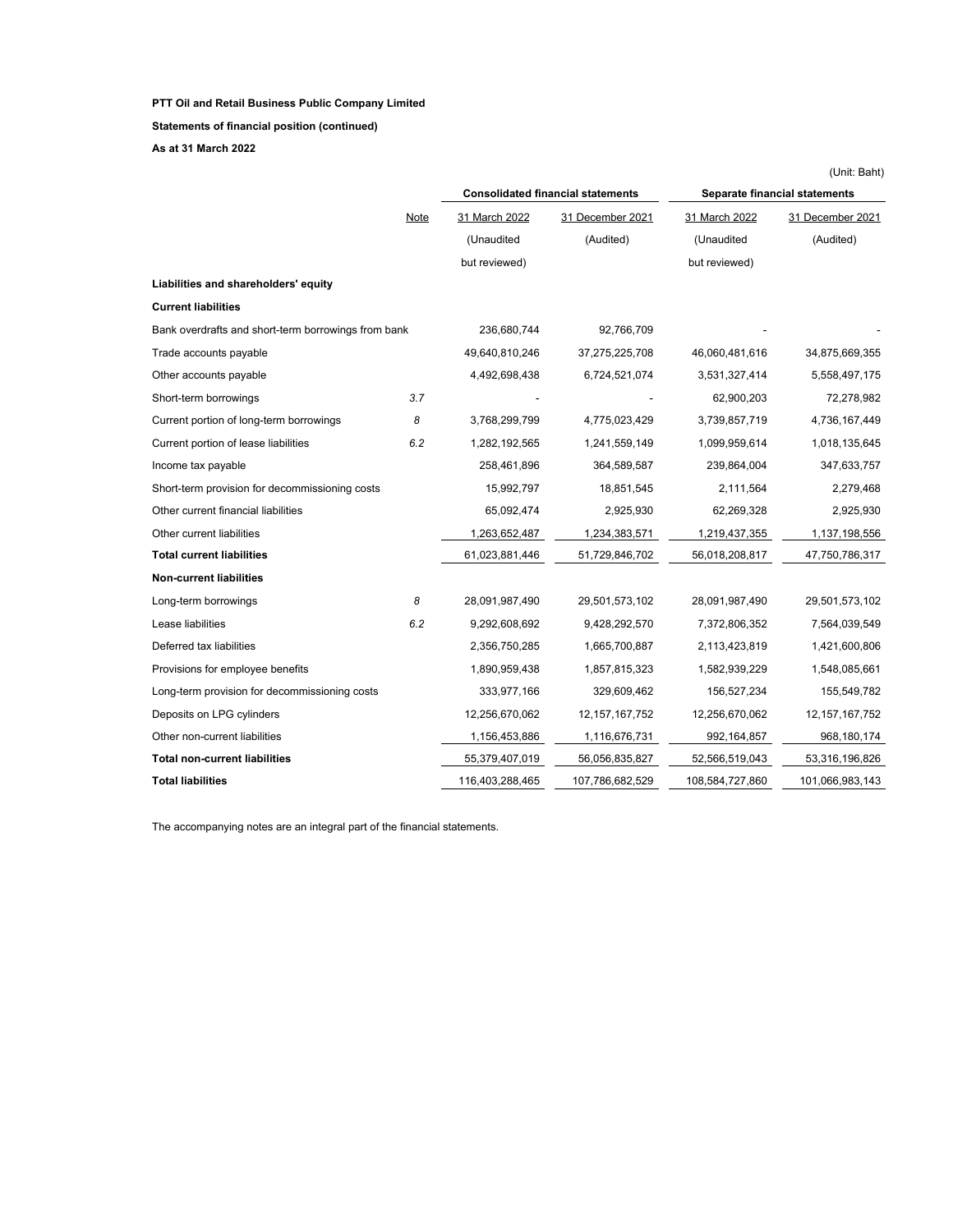### **Statements of financial position (continued)**

**As at 31 March 2022**

|                                               |                                          |                     |                               | (Unit: Baht)     |  |
|-----------------------------------------------|------------------------------------------|---------------------|-------------------------------|------------------|--|
|                                               | <b>Consolidated financial statements</b> |                     | Separate financial statements |                  |  |
|                                               | 31 March 2022                            | 31 December 2021    | 31 March 2022                 | 31 December 2021 |  |
|                                               | (Unaudited                               | (Audited)           | (Unaudited                    | (Audited)        |  |
|                                               | but reviewed)                            |                     | but reviewed)                 |                  |  |
| Shareholders' equity                          |                                          |                     |                               |                  |  |
| Share capital                                 |                                          |                     |                               |                  |  |
| Registered                                    | 120,000,000,000                          | 120,000,000,000     | 120,000,000,000               | 120,000,000,000  |  |
| Issued and fully paid up                      | 120,000,000,000                          | 120,000,000,000     | 120,000,000,000               | 120,000,000,000  |  |
| Share premium                                 | 23,496,507,923                           | 23,496,507,923      | 23,496,507,923                | 23,496,507,923   |  |
| Surplus from the change in the ownership      |                                          |                     |                               |                  |  |
| interests in subsidiaries                     | 26,944,535                               | 26,944,535          |                               |                  |  |
| Deficit on business combination               |                                          |                     |                               |                  |  |
| under common control                          | (67, 762, 904, 911)                      | (67, 762, 904, 911) |                               |                  |  |
| Retained earnings                             |                                          |                     |                               |                  |  |
| Appropriated - legal reserve                  | 1,195,782,000                            | 1,052,434,000       | 1,195,782,000                 | 1,052,434,000    |  |
| Unappropriated                                | 25,056,819,002                           | 21,355,059,575      | 9,097,493,841                 | 6,373,885,386    |  |
| Other components of shareholders' equity      | 1,550,283,295                            | 1,649,736,447       | (313, 348, 757)               | (313, 348, 757)  |  |
| Equity attributable to owners of the Company  | 103,563,431,844                          | 99,817,777,569      | 153,476,435,007               | 150,609,478,552  |  |
| Non-controlling interests of the subsidiaries | 58,658,765                               | 54,419,820          |                               |                  |  |
| <b>Total shareholders' equity</b>             | 103,622,090,609                          | 99,872,197,389      | 153,476,435,007               | 150,609,478,552  |  |
| Total liabilities and shareholders' equity    | 220,025,379,074                          | 207,658,879,918     | 262,061,162,867               | 251,676,461,695  |  |

- - - -

The accompanying notes are an integral part of the financial statements.

(Ms. Jiraphon Kawswat)

Acting President and Chief Executive Officer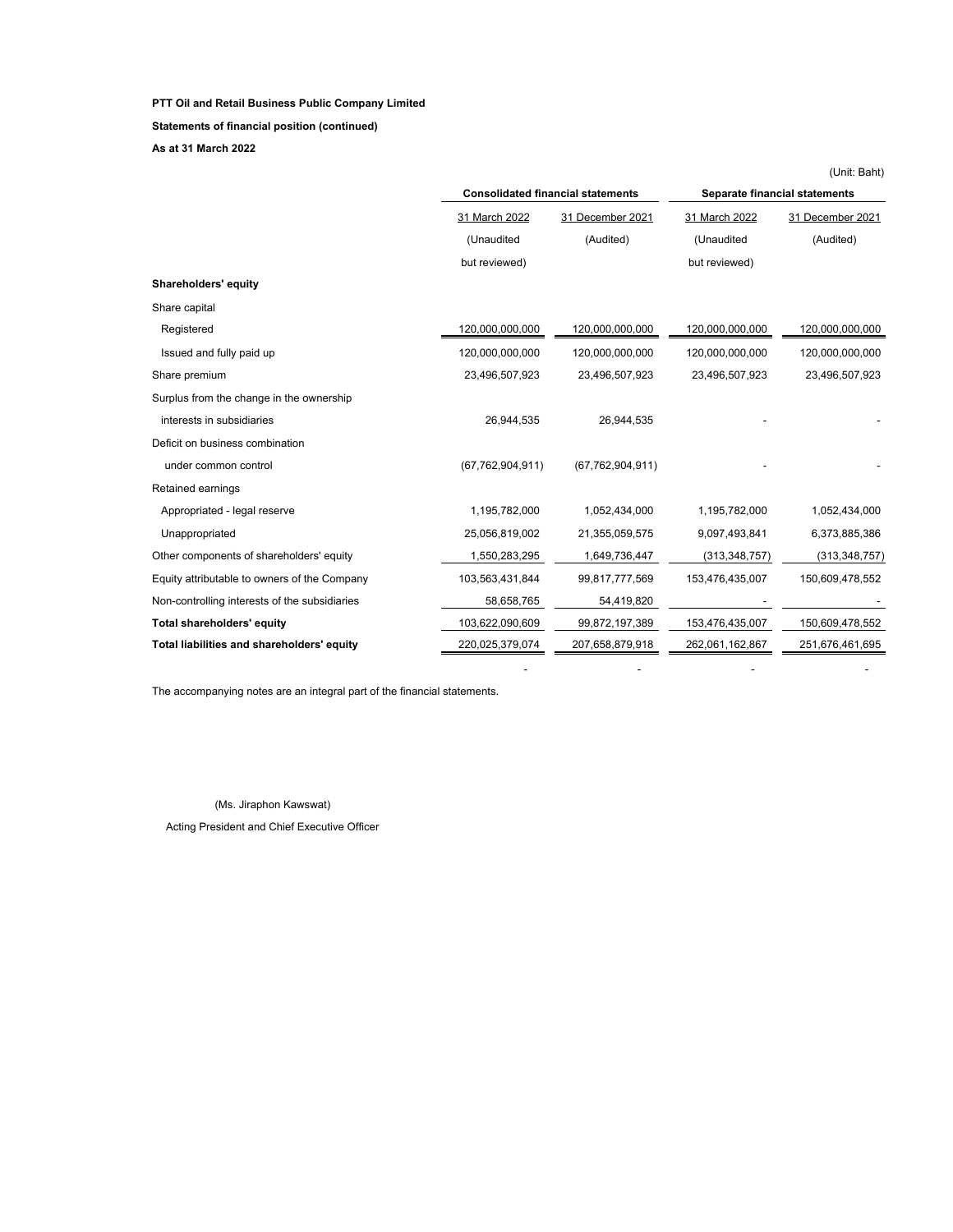### (Unaudited but reviewed)

### **PTT Oil and Retail Business Public Company Limited**

### **Statement of income**

**For the three-month period ended 31 March 2022**

|                                               |      |                                          |                 |                               | (Unit: Baht)    |
|-----------------------------------------------|------|------------------------------------------|-----------------|-------------------------------|-----------------|
|                                               |      | <b>Consolidated financial statements</b> |                 | Separate financial statements |                 |
|                                               | Note | 2022                                     | 2021            | 2022                          | 2021            |
| Sales and service income                      |      | 177,291,008,947                          | 118,460,191,487 | 168,528,234,676               | 112,336,771,727 |
| Cost of sales and services                    |      | 166,708,138,066                          | 108,360,034,899 | 159,108,821,519               | 103,241,205,338 |
| <b>Gross profit</b>                           |      | 10,582,870,881                           | 10,100,156,588  | 9,419,413,157                 | 9,095,566,389   |
| Other income                                  |      | 915,864,170                              | 842,029,840     | 873,698,271                   | 867,271,643     |
| Gain on foreign exchange rates                |      | 81,193,942                               | 191,529,421     | 122,551,360                   | 203,842,980     |
| Loss on derivatives                           |      | (133, 150, 657)                          | (19, 463, 186)  | (137, 540, 471)               | (19, 463, 186)  |
| Profit before expenses                        |      | 11,446,778,336                           | 11,114,252,663  | 10,278,122,317                | 10,147,217,826  |
| Selling and distribution expenses             |      | 3,812,083,756                            | 3,364,174,940   | 3,934,065,240                 | 3,498,923,285   |
| Administrative expenses                       |      | 2,712,460,019                            | 2,592,727,695   | 2,542,081,018                 | 2,468,838,101   |
| <b>Operating profit</b>                       |      | 4,922,234,561                            | 5,157,350,028   | 3,801,976,059                 | 4,179,456,440   |
| Share of profit from investments              |      |                                          |                 |                               |                 |
| in joint ventures and associates              |      | 139,365,642                              | 125,846,863     |                               |                 |
| Profit before finance costs and income taxes  |      | 5,061,600,203                            | 5,283,196,891   | 3,801,976,059                 | 4,179,456,440   |
| Finance costs                                 |      | 271,344,536                              | 334,540,749     | 243,196,590                   | 308,863,625     |
| Profit before income taxes                    |      | 4,790,255,667                            | 4,948,656,142   | 3,558,779,469                 | 3,870,592,815   |
| Income tax expenses                           |      | 943,444,561                              | 946,819,234     | 691,823,014                   | 720,709,395     |
| Profit for the period                         |      | 3,846,811,106                            | 4,001,836,908   | 2,866,956,455                 | 3,149,883,420   |
| Profit (loss) attributable to:                |      |                                          |                 |                               |                 |
| Equity holders of the Company                 |      | 3,845,107,427                            | 4,003,198,309   | 2,866,956,455                 | 3,149,883,420   |
| Non-controlling interests of the subsidiaries |      | 1,703,679                                | (1,361,401)     |                               |                 |
|                                               |      | 3,846,811,106                            | 4,001,836,908   |                               |                 |
| Earnings per share                            |      |                                          |                 |                               |                 |
| Basic earnings per share                      | 9    | 0.32                                     | 0.38            | 0.24                          | 0.30            |

The accompanying notes are an integral part of the financial statements.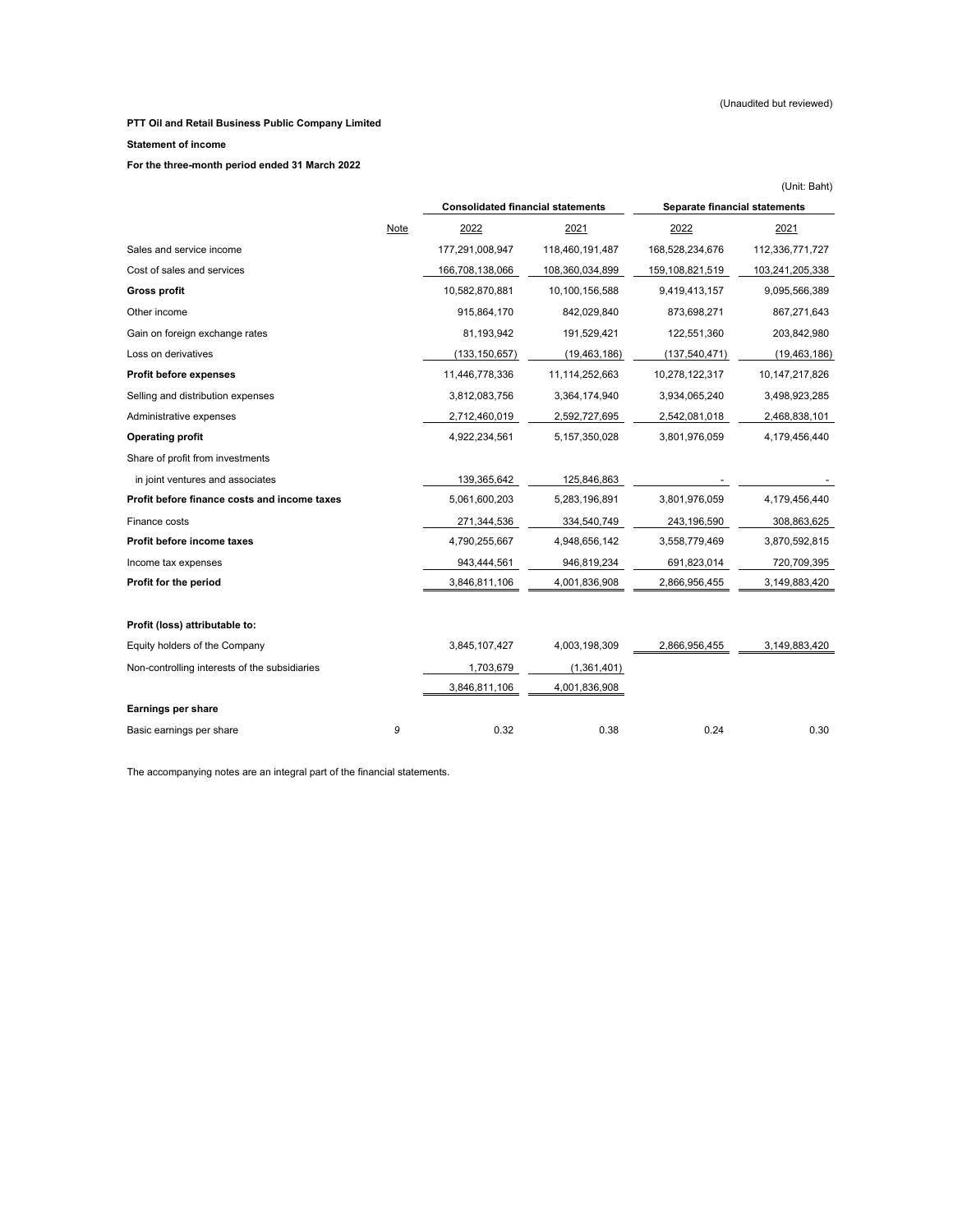### (Unaudited but reviewed)

### **PTT Oil and Retail Business Public Company Limited**

### **Statement of comprehensive income**

**For the three-month period ended 31 March 2022**

|                                                             |                                          |                |                               | (Unit: Baht)   |  |
|-------------------------------------------------------------|------------------------------------------|----------------|-------------------------------|----------------|--|
|                                                             | <b>Consolidated financial statements</b> |                | Separate financial statements |                |  |
| Note                                                        | 2022                                     | 2021           | 2022                          | 2021           |  |
| Profit for the period                                       | 3,846,811,106                            | 4,001,836,908  | 2,866,956,455                 | 3,149,883,420  |  |
| Other comprehensive income:                                 |                                          |                |                               |                |  |
| Other comprehensive income to be reclassified to profit     |                                          |                |                               |                |  |
| or loss in subsequent periods                               |                                          |                |                               |                |  |
| Exchange differences on translation of                      |                                          |                |                               |                |  |
| financial statements in foreign currency                    | (100, 424, 334)                          | 233,188,071    |                               |                |  |
| Share of other comprehensive income from                    |                                          |                |                               |                |  |
| joint ventures                                              | 600,713                                  | 71,740         |                               |                |  |
| Other comprehensive income not to be reclassified to profit |                                          |                |                               |                |  |
| or loss in subsequent periods                               |                                          |                |                               |                |  |
| Gain (loss) on equity investments designated                |                                          |                |                               |                |  |
| at fair value                                               | (60, 486)                                | 132,750,000    |                               | 132,750,000    |  |
| Income taxes related to equity investments                  |                                          |                |                               |                |  |
| designated at fair value                                    | 453,000                                  | (26, 550, 000) |                               | (26, 550, 000) |  |
| Total other comprehensive income for the period             | (99, 431, 107)                           | 339,459,811    |                               | 106,200,000    |  |
| Total comprehensive income for the period                   | 3,747,379,999                            | 4,341,296,719  | 2,866,956,455                 | 3,256,083,420  |  |
| Total comprehensive income attributable to                  |                                          |                |                               |                |  |
| Equity holders of the Company                               | 3,745,654,275                            | 4,342,658,120  | 2,866,956,455                 | 3,256,083,420  |  |
| Non-controlling interests of the subsidiaries               | 1,725,724                                | (1,361,401)    |                               |                |  |
|                                                             | 3,747,379,999                            | 4,341,296,719  |                               |                |  |
|                                                             |                                          |                |                               |                |  |

The accompanying notes are an integral part of the financial statements.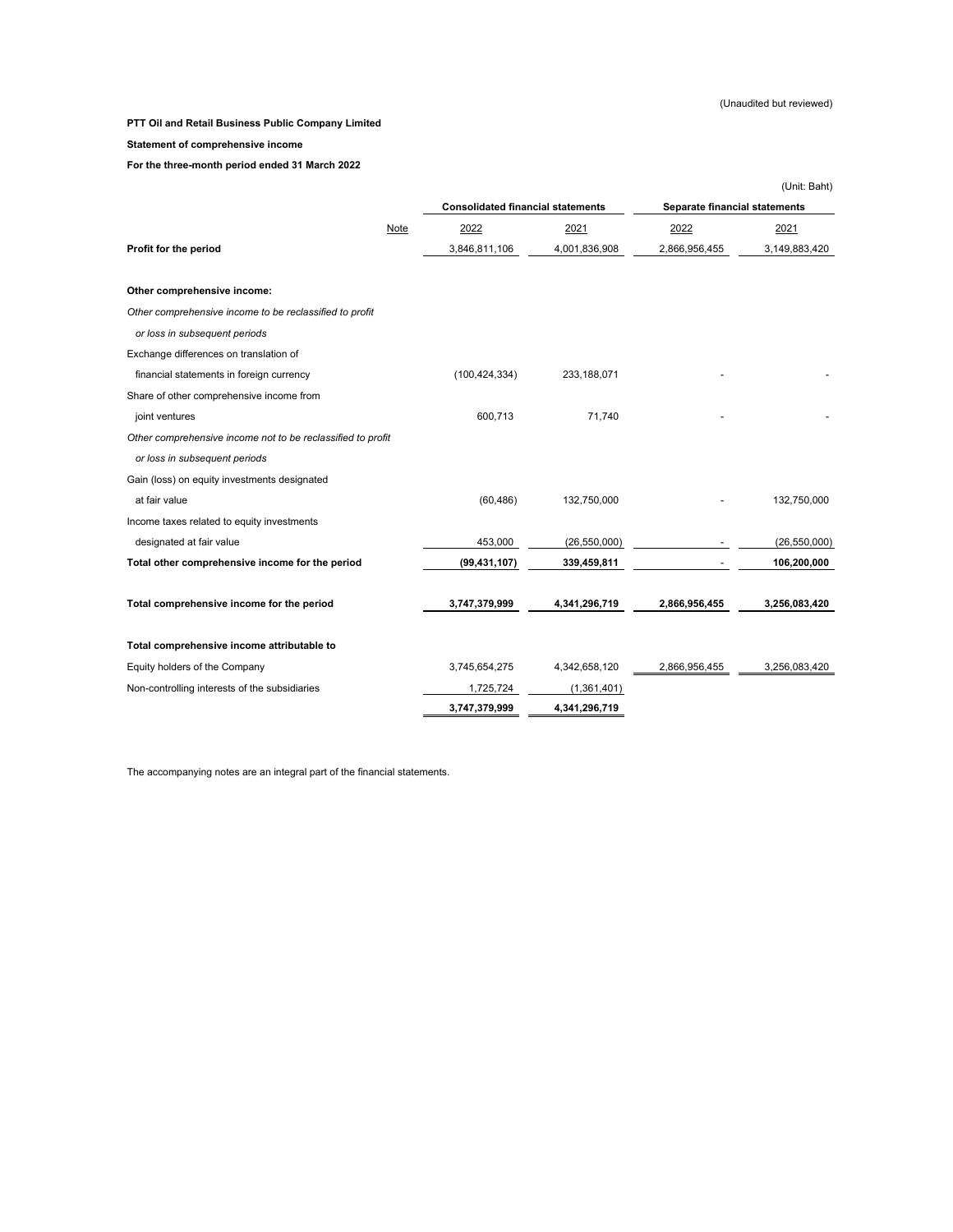#### **Statement of changes in shareholders' equity**

**For the three-month period ended 31 March 2022**

|                                           | <b>Consolidated financial statements</b> |                          |                          |                          |                          |                                              |                          |                                          |                    |                |                 |                     |                 |
|-------------------------------------------|------------------------------------------|--------------------------|--------------------------|--------------------------|--------------------------|----------------------------------------------|--------------------------|------------------------------------------|--------------------|----------------|-----------------|---------------------|-----------------|
|                                           |                                          |                          |                          |                          |                          | Equity attributable to owners of the Company |                          |                                          |                    |                |                 |                     |                 |
|                                           |                                          |                          |                          |                          |                          |                                              |                          | Other components of shareholders' equity |                    |                |                 |                     |                 |
|                                           |                                          |                          |                          |                          |                          |                                              |                          | Other comprehensive income               |                    |                |                 |                     |                 |
|                                           |                                          |                          | Surplus from             | Deficit on               |                          |                                              | Exchange differences     | Share of other                           |                    | Total other    | Total equity    | Equity attributable |                 |
|                                           | Issued and                               |                          | the change in the        | business                 |                          | Retained earnings                            | on translation of        | comprehensive                            | Changes in         | components of  | attributable to | to non-controlling  | Total           |
|                                           | fully paid-up                            |                          | ownership interests      | combination under        | Appropriated             |                                              | financial statements     | income from                              | fair value of      | shareholders'  | owners of       | interests           | shareholders'   |
|                                           | share capital                            | Share premium            | in subsidiaries          | common control           | - legal reserve          | Unappropriated                               | in foreign currency      | joint ventures                           | equity investments | equity         | the Company     | of the subsidiaries | equity          |
| Balance as at 1 January 2021              | 90,000,000,000                           |                          | $\sim$                   | (67, 762, 904, 911)      | 593,991,000              | 14,685,074,515                               | (808, 881, 255)          | (242, 053)                               | 1,116,399,822      | 307,276,514    | 37,823,437,118  | 92,522,638          | 37,915,959,756  |
| Increase in share capital                 | 30,000,000,000                           | 23.496.507.923           |                          | $\overline{\phantom{a}}$ | $\overline{\phantom{a}}$ | $\sim$                                       | $\sim$                   |                                          |                    |                | 53,496,507,923  |                     | 53,496,507,923  |
| Profit for the period                     | $\overline{\phantom{a}}$                 |                          |                          | $\overline{\phantom{a}}$ | $\sim$                   | 4,003,198,309                                |                          |                                          |                    |                | 4,003,198,309   | (1,361,401)         | 4,001,836,908   |
| Other comprehensive income for the period | $\overline{\phantom{a}}$                 | $\overline{\phantom{a}}$ | $\overline{\phantom{a}}$ | $\overline{\phantom{a}}$ | $\sim$                   | $\sim$                                       | 233,188,071              | 71,740                                   | 106,200,000        | 339,459,811    | 339.459.811     | $\sim$              | 339,459,811     |
| Transfer to legal reserve                 | $\sim$                                   | $\overline{\phantom{a}}$ | $\sim$                   | $\overline{\phantom{a}}$ | 157,495,000              | (157, 495, 000)                              | $\overline{\phantom{a}}$ |                                          |                    |                |                 |                     |                 |
| Balance as at 31 March 2021               | 120,000,000,000                          | 23,496,507,923           | $\sim$                   | (67, 762, 904, 911)      | 751,486,000              | 18,530,777,824                               | (575, 693, 184)          | (170, 313)                               | 1,222,599,822      | 646,736,325    | 95,662,603,161  | 91,161,237          | 95,753,764,398  |
|                                           |                                          |                          |                          |                          |                          |                                              |                          |                                          |                    |                |                 |                     |                 |
| Balance as at 1 January 2022              | 120,000,000,000                          | 23,496,507,923           | 26,944,535               | (67, 762, 904, 911)      | 1,052,434,000            | 21,355,059,575                               | (396, 306, 212)          | 10,293,356                               | 2,035,749,303      | 1,649,736,447  | 99,817,777,569  | 54,419,820          | 99,872,197,389  |
| Increase in share capital of a subsidiary |                                          | $\overline{\phantom{a}}$ | $\overline{\phantom{a}}$ |                          |                          |                                              | $\sim$                   |                                          |                    |                |                 | 2,513,221           | 2,513,221       |
| Profit for the period                     |                                          |                          |                          |                          | $\sim$                   | 3,845,107,427                                |                          |                                          |                    |                | 3,845,107,427   | 1,703,679           | 3,846,811,106   |
| Other comprehensive income for the period |                                          |                          |                          | $\sim$                   |                          | $\sim$                                       | (100, 424, 334)          | 600,713                                  | 370,469            | (99, 453, 152) | (99, 453, 152)  | 22,045              | (99, 431, 107)  |
| Transfer to legal reserve                 |                                          |                          |                          |                          | 143,348,000              | (143, 348, 000)                              |                          |                                          |                    |                |                 |                     |                 |
| Balance as at 31 March 2022               | 120,000,000,000                          | 23,496,507,923           | 26,944,535               | (67, 762, 904, 911)      | 1,195,782,000            | 25,056,819,002                               | (496, 730, 546)          | 10,894,069                               | 2,036,119,772      | 1,550,283,295  | 103,563,431,844 | 58,658,765          | 103,622,090,609 |
|                                           |                                          |                          |                          |                          |                          |                                              |                          |                                          |                    |                |                 |                     |                 |

The accompanying notes are an integral part of the financial statements.

(Unaudited but reviewed)

(Unit: Baht)

-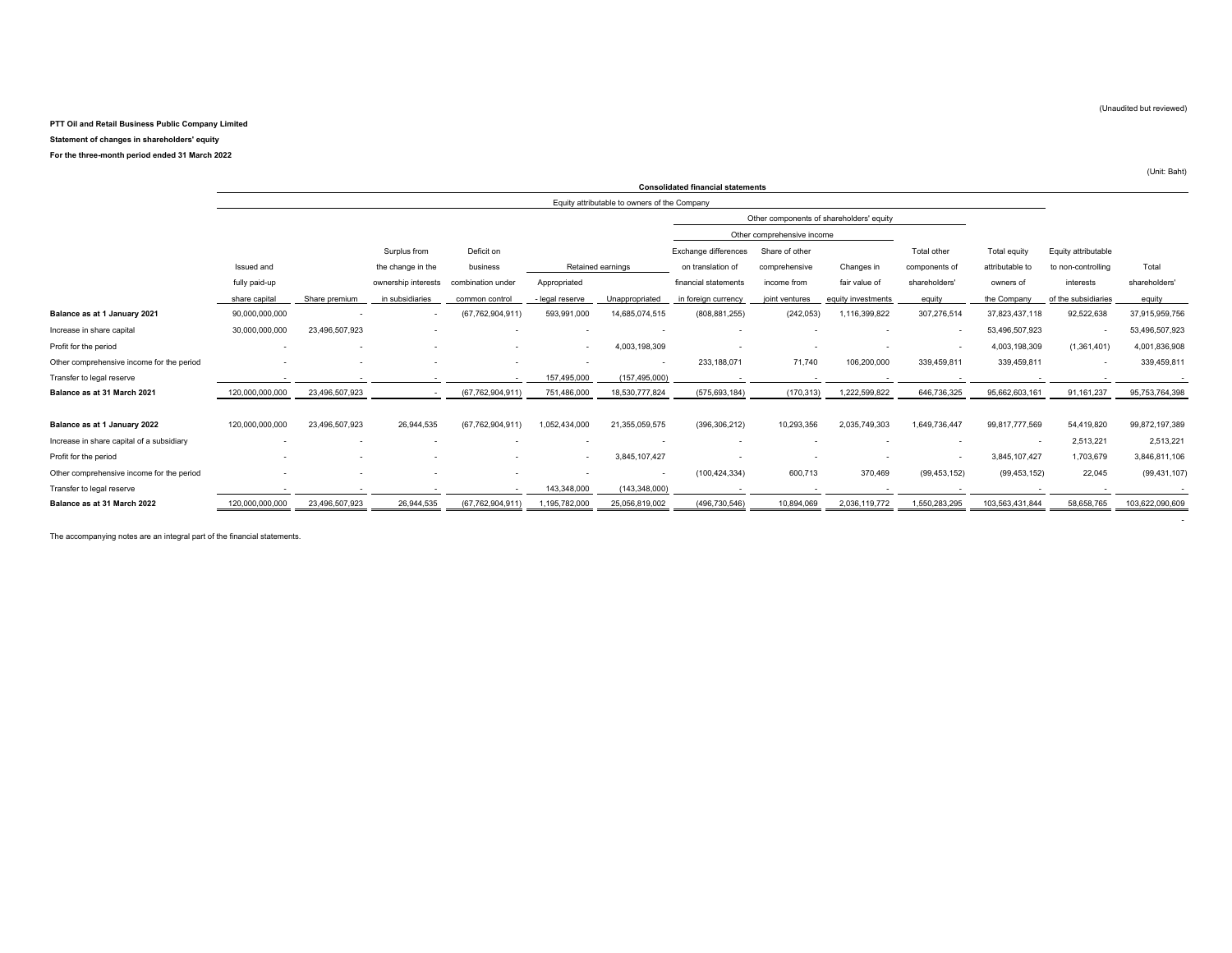Other components of sharehoders' Other comprehensive income Issued and Changes in Total Retained earningsfully paid-up **Appropriated** Appropriated **Appropriated Fair value of shareholders'** by the shareholders' share capital Share premium - legal reserve Unappropriated equity investments equity **Balance as at 1 January 2021** - 90,000,000,000,000,000 593,991,000 593,991,000 59,000,000 59,231,694,022 Increase in share capital 1992-2000,000,000,000,000 23,496,507,923 - - - - - - - - - - - - - 53,496,507,923 Profit for the period - - - 3,149,883,420 - 3,149,883,420 Other comprehensive income for the period **COLOGY CONFERENT CONSUMER -** - - - - - - - - - - - 106,200,000 106,200,000 Transfer to legal reserve **- 157,495,000** - - 157,495,000 (157,495,000) -**Balance as at 31 March 2021** 23,498,305 23,496,507,923 23,496,507,923 23,496,000 5,004,751,620 268,460,178) 148,984,285,365 **Balance as at 1 January 2022** 23,496,000,000,000 23,496,507,923 1,052,434,000 6,373,885,386 (313,348,757) 150,609,478,552 Profit for the period - - - 2,866,956,455 - 2,866,956,455 Transfer to legal reserve that the state of the state of the state of the state of the state of the state of the state of the state of the state of the state of the state of the state of the state of the state of the state **Balance as at 31 March 2022** 23,496,507,923 120,000,000,000 1,195,782,000 9,097,493,841 (313,348,757) 153,476,435,007 **Separate financial statements**

The accompanying notes are an integral part of the financial statements.

(Unit: Baht)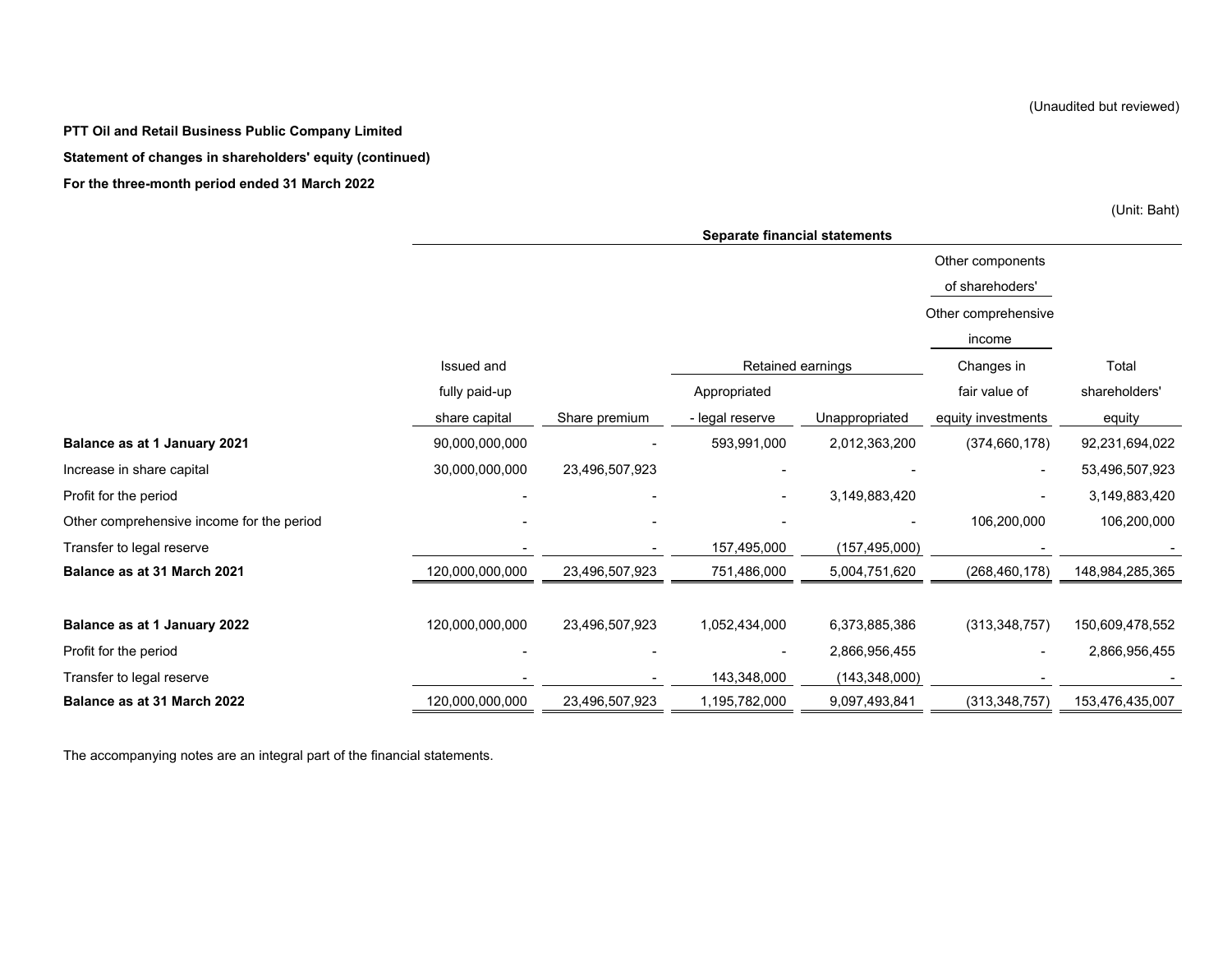**Cash flow statement**

**For the three-month period ended 31 March 2022**

|                                                                  |                                          |                    |                    | (Unit: Baht)                  |  |  |
|------------------------------------------------------------------|------------------------------------------|--------------------|--------------------|-------------------------------|--|--|
|                                                                  | <b>Consolidated financial statements</b> |                    |                    | Separate financial statements |  |  |
|                                                                  | 2022                                     | 2021               | 2022               | 2021                          |  |  |
| Cash flows from operating activities                             |                                          |                    |                    |                               |  |  |
| Profit before tax                                                | 4,790,255,667                            | 4,948,656,142      | 3,558,779,469      | 3,870,592,815                 |  |  |
| Adjustment of profit before income taxes to net cash provided by |                                          |                    |                    |                               |  |  |
| (used in) operating activities                                   |                                          |                    |                    |                               |  |  |
| Depreciation and amortisation                                    | 1,547,064,581                            | 1,420,376,454      | 2,001,934,170      | 1,860,973,340                 |  |  |
| Impairment loss on financial assets                              | 15,637,742                               | 52,900,689         | 7,538,116          | 61,100,290                    |  |  |
| Reversal of reduction of inventory cost to net realisable value  | (7,486,076)                              | (25, 219, 449)     | (11,087,746)       | (22,869,079)                  |  |  |
| Loss on sales of assets                                          | 9,702,627                                | 5,172,036          | 38,163,810         | 6,889,597                     |  |  |
| Reversal of impairment loss on non-financial assets              | (1,471,691)                              | (4,880,957)        | (5,443,696)        | (22, 585, 901)                |  |  |
| Share of profit from investments in joint ventures               |                                          |                    |                    |                               |  |  |
| and associates                                                   | (139, 365, 642)                          | (125, 846, 863)    |                    |                               |  |  |
| Provision for employee benefits                                  | 45,847,066                               | 42,282,634         | 37,615,665         | 34,237,257                    |  |  |
| Unrealised gain on exchange rates                                | (49, 361, 584)                           | (77, 130, 530)     | (50,056,190)       | (73, 240, 745)                |  |  |
| Loss (gain) on measuring fair value of financial assets          | 67,819,388                               | (26,006,935)       | 62,041,612         | (25,918,388)                  |  |  |
| Dividend income                                                  | (12, 863)                                | (7, 751)           | (5, 451)           | (618)                         |  |  |
| Interest income                                                  | (78, 151, 393)                           | (48, 917, 679)     | (87, 231, 614)     | (66, 236, 245)                |  |  |
| Finance costs                                                    | 271,344,536                              | 334,540,749        | 243,196,590        | 308,863,625                   |  |  |
| Others                                                           |                                          |                    | 18,289,094         | (17,868,053)                  |  |  |
| Profit from operating activities before                          |                                          |                    |                    |                               |  |  |
| changes in operating assets and liabilities                      | 6,471,822,358                            | 6,495,918,540      | 5,813,733,829      | 5,913,937,895                 |  |  |
| Operating assets (increase) decrease                             |                                          |                    |                    |                               |  |  |
| Trade accounts receivable                                        | (4, 169, 677, 491)                       | (2,076,549,679)    | (4,621,982,150)    | (2, 137, 464, 112)            |  |  |
| Other accounts receivable                                        | (9,454,836,462)                          | 6,993,925          | (9,400,202,024)    | 43,859,812                    |  |  |
| Inventories and supplies                                         | (7,691,930,960)                          | (2, 169, 375, 251) | (6,810,324,667)    | (1,808,155,030)               |  |  |
| Other current assets                                             | 24,716,058                               | 4,444,694          | (59,098,985)       | 33,201,724                    |  |  |
| Other assets                                                     | (8,907,640)                              | (68,064,315)       | (2,615,878)        | (1,222,955)                   |  |  |
| Operating liabilities increase (decrease)                        |                                          |                    |                    |                               |  |  |
| Trade accounts payable                                           | 12,362,580,764                           | 5,641,911,499      | 11,183,814,033     | 5,122,776,376                 |  |  |
| Other accounts payable                                           | (1,517,193,917)                          | (193, 824, 325)    | (1,409,163,434)    | (655, 384, 380)               |  |  |
| Other current liabilities                                        | 26,410,169                               | (115, 141, 249)    | 82,238,799         | (133, 560, 758)               |  |  |
| Deposits on LPG cylinders                                        | 99,502,310                               | 19,768,094         | 99,502,310         | 19,768,094                    |  |  |
| Other non-current liabilities                                    | 27,332,015                               | 14,267,974         | 21,289,597         | 16,862,849                    |  |  |
| Cash flows from (used in) operating activities                   | (3,830,182,796)                          | 7,560,349,907      | (5, 102, 808, 570) | 6,414,619,515                 |  |  |
| Income taxes paid                                                | (163, 974, 268)                          | (331, 589, 987)    | (107, 769, 754)    | (308, 611, 631)               |  |  |
| Net cash flows from (used in) operating activities               | (3,994,157,064)                          | 7,228,759,920      | (5,210,578,324)    | 6,106,007,884                 |  |  |

The accompanying notes are an integral part of the financial statements.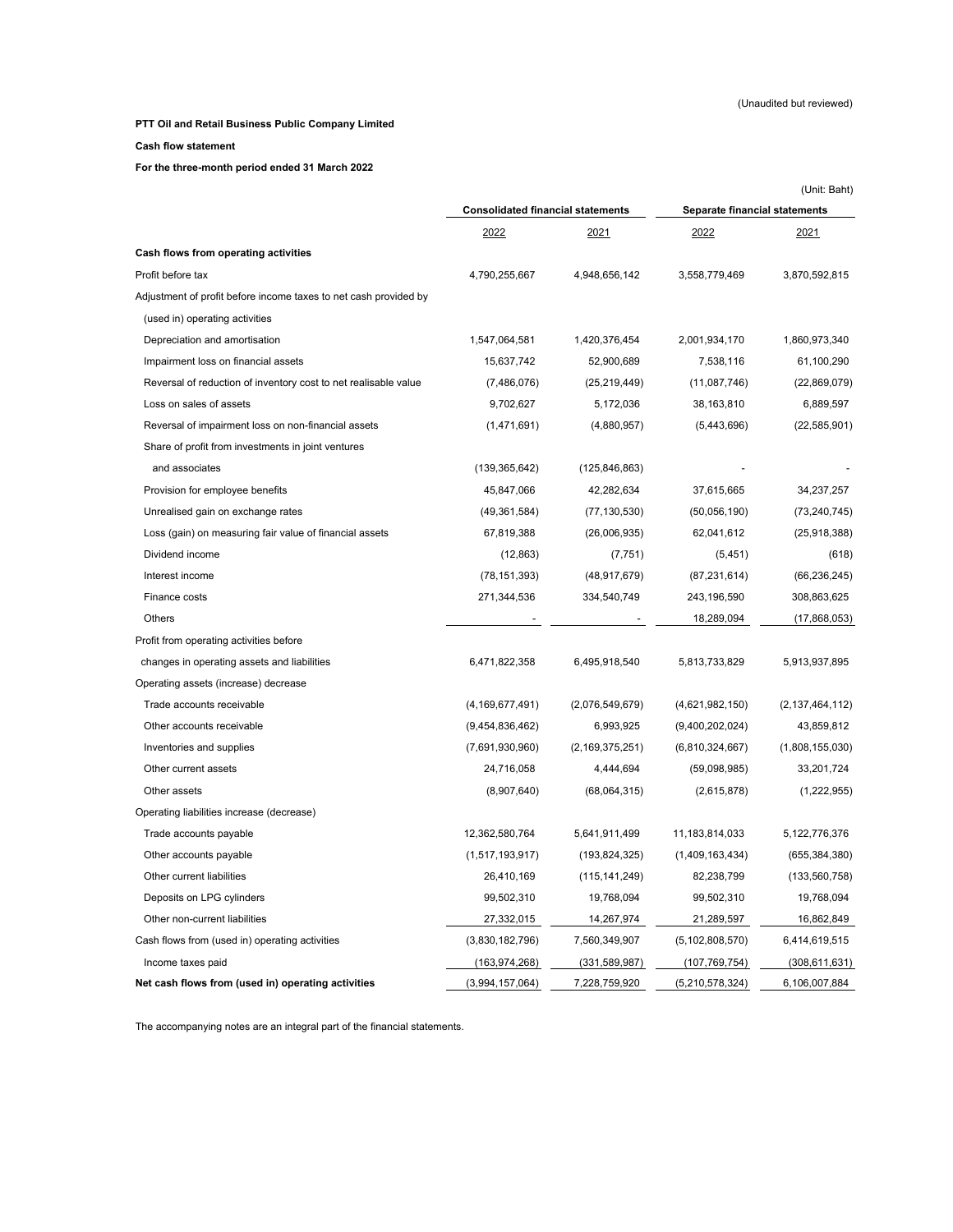(Unit: Baht)

### **PTT Oil and Retail Business Public Company Limited**

**Cash flow statement (continued)**

**For the three-month period ended 31 March 2022**

|                                                                  |                 | <b>Consolidated financial statements</b> |                 | Separate financial statements |  |  |
|------------------------------------------------------------------|-----------------|------------------------------------------|-----------------|-------------------------------|--|--|
|                                                                  | 2022            | 2021                                     | 2022            | 2021                          |  |  |
| Cash flows from investing activities                             |                 |                                          |                 |                               |  |  |
| Decrease (increase) in investment in short-term financial assets | 3,999,936,202   | (9,944,923,571)                          | 4,000,000,000   | (10,000,000,000)              |  |  |
| Decrease in short-term lending                                   |                 |                                          | 242,583,547     | 249,961,456                   |  |  |
| Cash payment of investments in long-term financial assets        | (313, 156, 215) |                                          |                 |                               |  |  |
| Cash payment of investments in subsidiaries                      |                 |                                          | (199, 651, 500) | (515, 400, 000)               |  |  |
| Cash payment of investments in joint ventures and associates     | (509, 400, 000) | (514, 705, 200)                          | (45,000,000)    |                               |  |  |
| Cash payment of property, plant and equipment                    |                 |                                          |                 |                               |  |  |
| and investment properties                                        | (1,669,317,540) | (1,639,341,137)                          | (1,405,945,331) | (1,497,074,601)               |  |  |
| Cash payment of right-of-use assets                              | (31, 327, 570)  | (22, 702, 708)                           | (7, 256, 447)   | (22, 702, 708)                |  |  |
| Cash payment of intangible assets                                | (21, 743, 690)  | (58, 741, 765)                           | (20, 451, 410)  | (21, 374, 635)                |  |  |
| Cash proceeds from disposals of property, plant                  |                 |                                          |                 |                               |  |  |
| and equipment and investment properties                          | 9,666,125       | 2,511,865                                | 5,972,686       | 940,832                       |  |  |
| Interests received                                               | 32,994,017      | 7,261,456                                | 47,144,847      | 27,186,189                    |  |  |
| Dividends received                                               | 12,862          | 7,751                                    | 5,451           | 618                           |  |  |
| Net cash flows from (used in) investing activities               | 1,497,664,191   | (12, 170, 633, 309)                      | 2,617,401,843   | (11, 778, 462, 849)           |  |  |
| Cash flows from financing activities                             |                 |                                          |                 |                               |  |  |
| Increase (decrease) in bank overdrafts and                       |                 |                                          |                 |                               |  |  |
| short-term borrowings                                            | 146,347,683     | (24, 032, 355)                           | (9,378,779)     | (10, 392, 104)                |  |  |
| Cash repayment of long-term borrowings                           | (2,419,867,550) | (4,308,620,528)                          | (2,410,500,000) | (4,298,200,000)               |  |  |
| Cash payment of principal portion of lease liabilities           | (544, 156, 956) | (506, 096, 971)                          | (375, 850, 553) | (398,570,663)                 |  |  |
| Interest paid                                                    | (177, 931, 332) | (252,961,399)                            | (166, 879, 342) | (242,010,560)                 |  |  |
| Dividends paid                                                   | (1,786,344)     |                                          | (1,786,343)     |                               |  |  |
| Proceeds from increase in share capital                          |                 | 53,496,507,923                           |                 | 53,496,507,923                |  |  |
| Proceeds from increase in share capital of a subsidiary          | 2,513,221       |                                          |                 |                               |  |  |
| Net cash flows from (used in) financing activities               | (2,994,881,278) | 48,404,796,670                           | (2,964,395,017) | 48,547,334,596                |  |  |
| Effects of exchange rates difference                             | 5,001,571       | 6,068,255                                | (482, 085)      | 2,418,877                     |  |  |
| Exchange differences on translation                              | 17,679,469      | (278,912,231)                            |                 |                               |  |  |
| Net increase (decrease) in cash and cash equivalents             | (5,468,693,111) | 43,190,079,305                           | (5,558,053,583) | 42,877,298,508                |  |  |
| Cash and cash equivalents at beginning of period                 | 46,172,641,791  | 18,398,093,539                           | 42,085,710,005  | 15,472,593,303                |  |  |
| Cash and cash equivalents at end of period                       | 40,703,948,680  | 61,588,172,844                           | 36,527,656,422  | 58,349,891,811                |  |  |
|                                                                  |                 |                                          |                 |                               |  |  |
| Supplemental cash flow information                               |                 |                                          |                 |                               |  |  |
| Non-cash transactions                                            |                 |                                          |                 |                               |  |  |
| Increase in accounts payable for purchase                        |                 |                                          |                 |                               |  |  |
| property, plant and equipment and investment properties          | 347,939,290     | 243,571,120                              | 272,257,118     | 199,603,725                   |  |  |
| Increase in accounts payable for purchase intangible assets      | 4,212,374       | 5,528,788                                | 3,170,100       | 5,528,788                     |  |  |
| Increase in lease liabilities                                    | 284,966,952     | 2,191,842,915                            | 200,034,758     | 2,407,106,964                 |  |  |
| Transfer of supplies to property, plant and equipment            | 15,797,067      | 6,610,953                                | 15,717,220      | 6,610,953                     |  |  |

The accompanying notes are an integral part of the financial statements.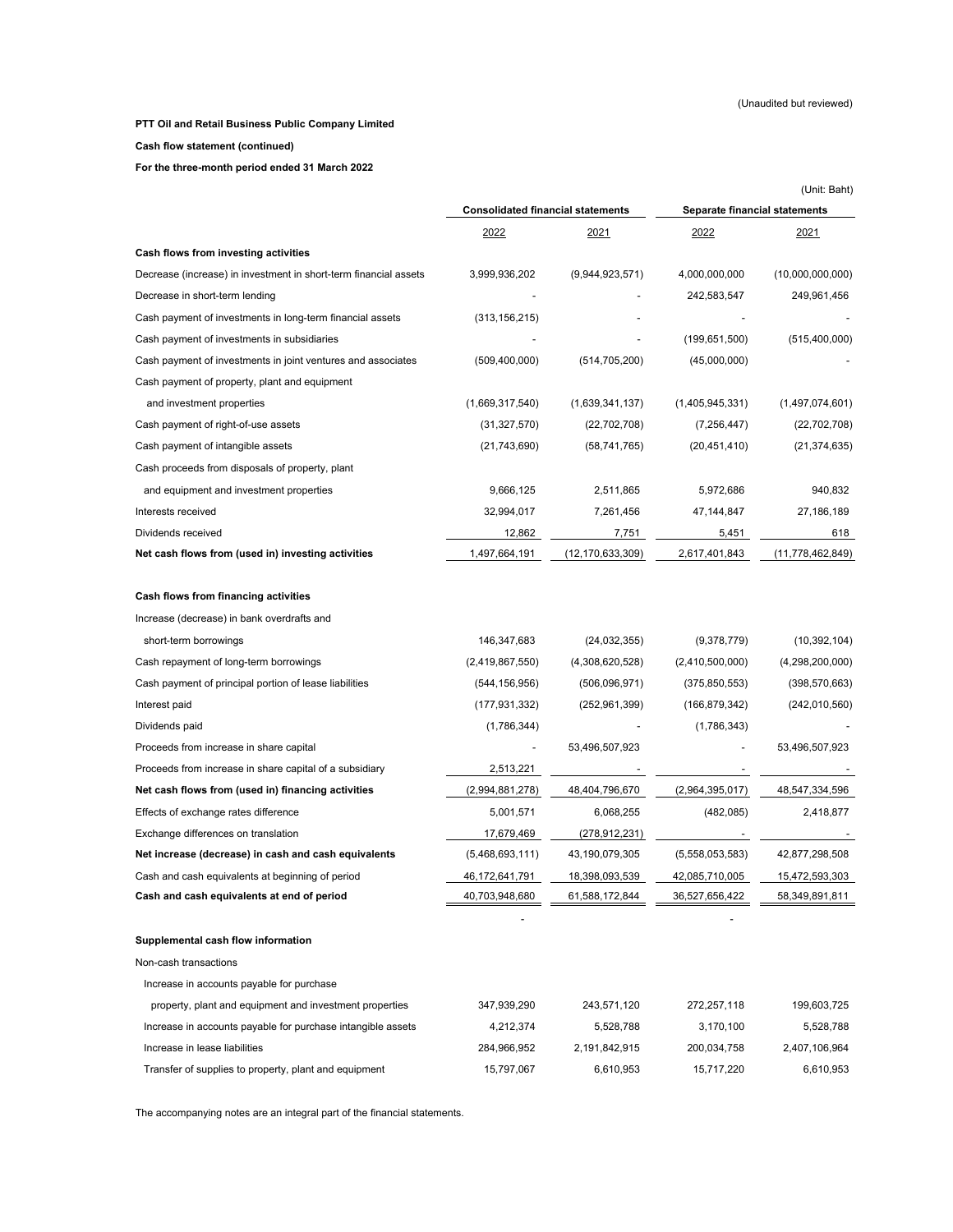# **PTT Oil and Retail Business Public Company Limited Notes to interim consolidated financial statements For the three-month period ended 31 March 2022**

| <b>Notes</b> | <b>Contents</b>                                            |
|--------------|------------------------------------------------------------|
| 1            | General information                                        |
| 2            | Trade accounts receivable                                  |
| 3            | Related party transactions                                 |
| 4            | Investments in subsidiaries, joint ventures and associates |
| 5            | Property, plant and equipment                              |
| 6            | Leases                                                     |
| 7            | Intangible assets                                          |
| 8            | Long-term borrowings                                       |
| 9            | Earnings per share                                         |
| 10           | Operating segments                                         |
| 11           | Fair value hierarchy                                       |
| 12           | Promotional privileges                                     |
| 13           | Commitments and contingent liabilities                     |
| 14           | Events after the reporting period                          |
| 15           | Approval of interim financial statements                   |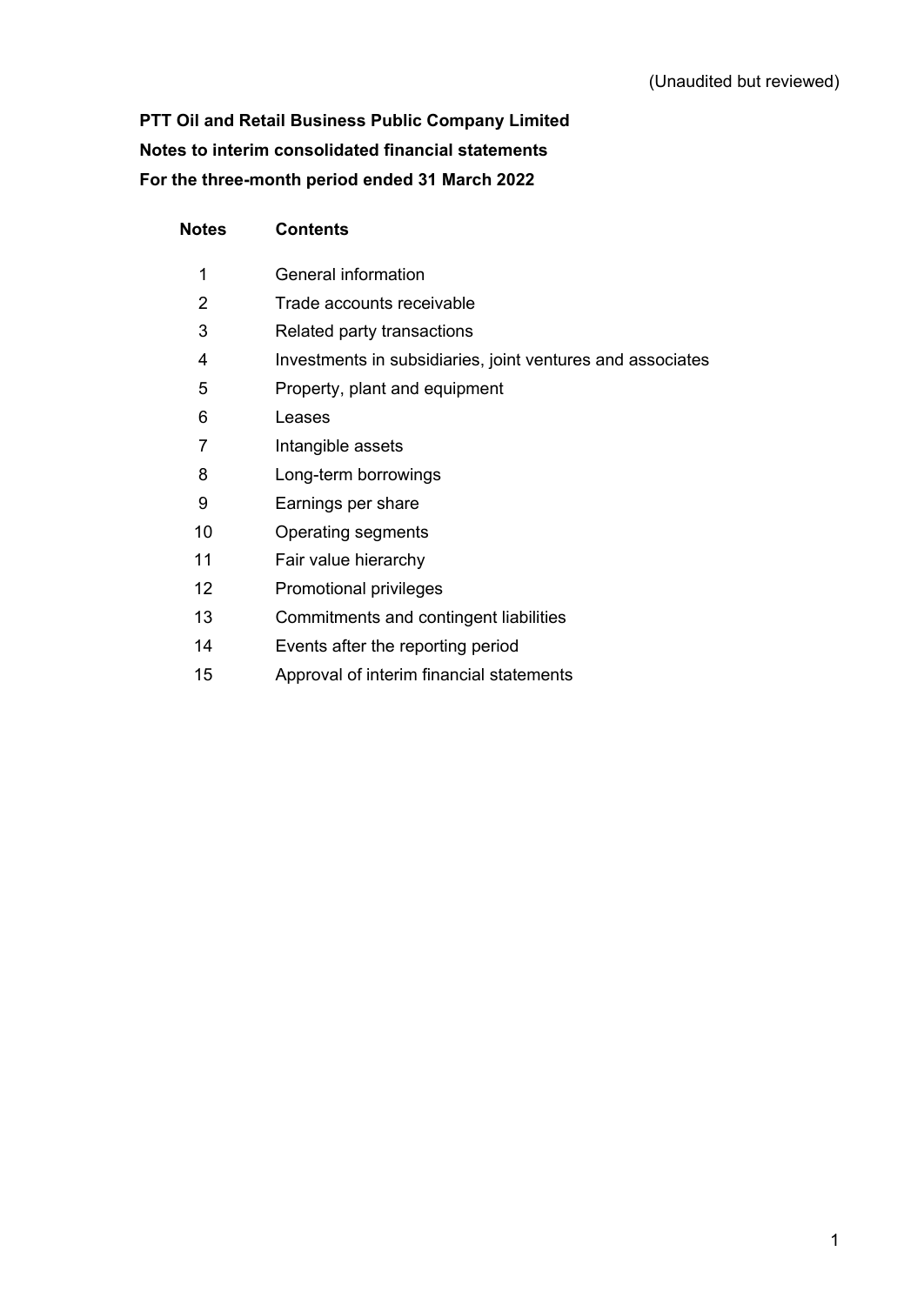## **1. General information**

## **1.1 General information of the Company**

PTT Oil and Retail Business Public Company Limited ("the Company") is incorporated as a public limited company in Thailand, and is listed on the Stock Exchange of Thailand.

The Company has a status of a state enterprise while PTT Public Company Limited is the largest shareholder and holds 75% of the Company's shareholding interest.

The Company is principally engaged in the commercial and retail marketing of petroleum products, other services (Non-oil), and investing in related companies which are engaged in the management of fuel stations, convenience stores, space management in fuel stations, personnel service to related parties, blending and bottling of lube oil, and other fuel-related businesses.

The registered office of the Company is at 555/2, Energy Complex, Building B, 12th Floor, Vibhavadi Rangsit Road, Khwaeng Chatuchak, Khet Chatuchak, Bangkok.

## **1.2 Basis for the preparation of interim financial statements**

These interim financial statements are prepared in accordance with Thai Accounting Standard No. 34 Interim Financial Reporting, with the Company choosing to present condensed interim financial statements. However, the Company has presented the statements of financial position, income, comprehensive income, changes in shareholders' equity, and cash flows in the same format as that used for the annual financial statements.

The interim financial statements are presented in Thai Baht unless otherwise stated.

The interim financial statements are intended to provide information additional to that included in the latest annual financial statements. Accordingly, they focus on new activities, events and circumstances so as not to duplicate information previously reported. These interim financial statements should therefore be read in conjunction with the latest annual financial statements.

This English translation of the financial statements has been prepared from the statutory financial statements that were issued in Thai language. In the event of a conflict or a difference in interpretation between the two languages, the Thai language statutory financial statements shall prevail.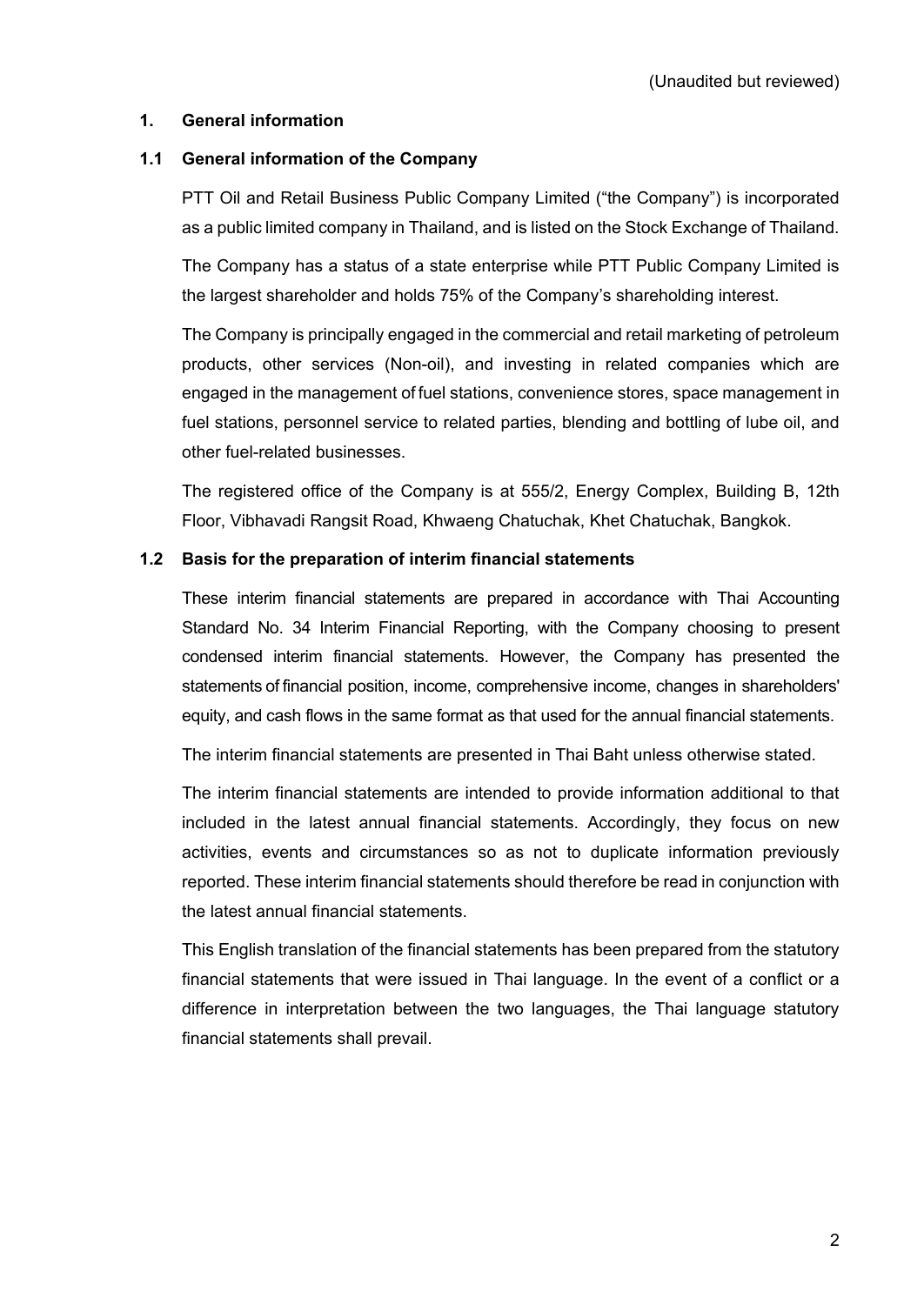(Unit: Million Baht)

# **1.3 Basis of consolidation**

These interim consolidated financial statements include the financial statements of PTT Oil and Retail Business Public Company Limited (hereinafter called as "the Company") and its subsidiaries (hereinafter called as "the Group") and have been prepared on the same basis as that applied for the consolidated financial statements for the year ended 31 December 2021. During the current period, there was no significant change in the structure of the Group.

# **1.4 Significant accounting policies**

The interim financial statements are prepared using the same significant accounting policies and methods of computation as were used for the financial statements for the year ended 31 December 2021.

## **2. Trade accounts receivable**

|          |             | Separate<br>financial statements     |             |  |  |
|----------|-------------|--------------------------------------|-------------|--|--|
|          |             |                                      |             |  |  |
| 31 March | 31 December | 31 March                             | 31 December |  |  |
| 2022     | 2021        | 2022                                 | 2021        |  |  |
|          |             |                                      |             |  |  |
| 22,374   | 18,080      | 18,792                               | 15,358      |  |  |
|          |             |                                      |             |  |  |
| (1,778)  | (1,786)     | (780)                                | (774)       |  |  |
|          |             |                                      |             |  |  |
| 20,596   | 16,294      | 18,012                               | 14,584      |  |  |
|          |             |                                      |             |  |  |
| 3,873    | 3,941       | 8,091                                | 6,852       |  |  |
| 24,469   | 20,235      | 26,103                               | 21,436      |  |  |
|          |             | Consolidated<br>financial statements |             |  |  |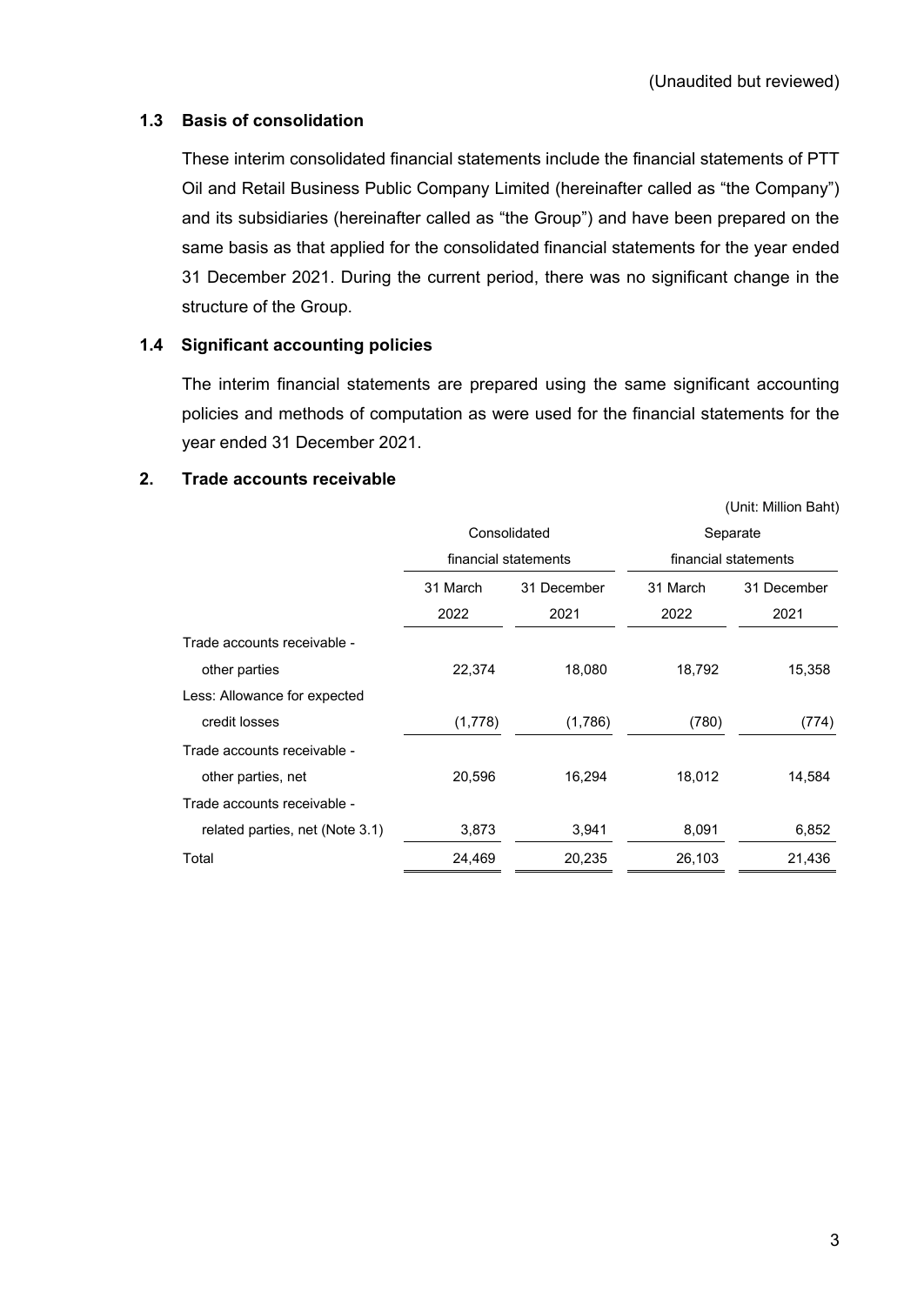Trade accounts receivable classified by aging were as follows:

|                              |          |                      |                      | (Unit: Million Baht) |  |
|------------------------------|----------|----------------------|----------------------|----------------------|--|
|                              |          | Consolidated         | Separate             |                      |  |
|                              |          | financial statements | financial statements |                      |  |
|                              | 31 March | 31 December          | 31 March             | 31 December          |  |
|                              | 2022     | 2021                 | 2022                 | 2021                 |  |
| Not yet due                  | 23,959   | 19,667               | 25,762               | 21,079               |  |
| Past due up to 3 months      | 429      | 350                  | 343                  | 237                  |  |
| Past due 3 to 6 months       | 40       | 41                   | 29                   | 26                   |  |
| Past due 6 to 12 months      | 24       | 43                   | 13                   | 34                   |  |
| Past due over 12 months      | 1,796    | 1,923                | 737                  | 837                  |  |
|                              | 26,248   | 22,024               | 26,884               | 22,213               |  |
| Less: Allowance for expected |          |                      |                      |                      |  |
| credit losses                | (1,779)  | (1,789)              | (781)                | (777)                |  |
| Total                        | 24,469   | 20,235               | 26,103               | 21,436               |  |

# **3. Related party transactions**

Significant transactions carried out with related parties were as follows:

3.1 Trade accounts receivable - related parties as at 31 March 2022 and 31 December 2021

|                              |                  | Consolidated         | Separate<br>financial statements |                     |  |  |
|------------------------------|------------------|----------------------|----------------------------------|---------------------|--|--|
|                              |                  | financial statements |                                  |                     |  |  |
|                              | 31 March<br>2022 | 31 December<br>2021  | 31 March<br>2022                 | 31 December<br>2021 |  |  |
| Parent company               | 3,402            | 3,253                | 3,402                            | 3,244               |  |  |
| Subsidiaries                 |                  |                      | 4,220                            | 2,921               |  |  |
| Joint venture                | 1                |                      | 1                                |                     |  |  |
| Other related parties        | 471              | 691                  | 469                              | 690                 |  |  |
|                              | 3,874            | 3,944                | 8,092                            | 6,855               |  |  |
| Less: Allowance for expected |                  |                      |                                  |                     |  |  |
| credit losses                | (1)              | (3)                  | (1)                              | (3)                 |  |  |
| Total (Note 2)               | 3,873            | 3,941                | 8,091                            | 6,852               |  |  |

(Unit: Million Baht)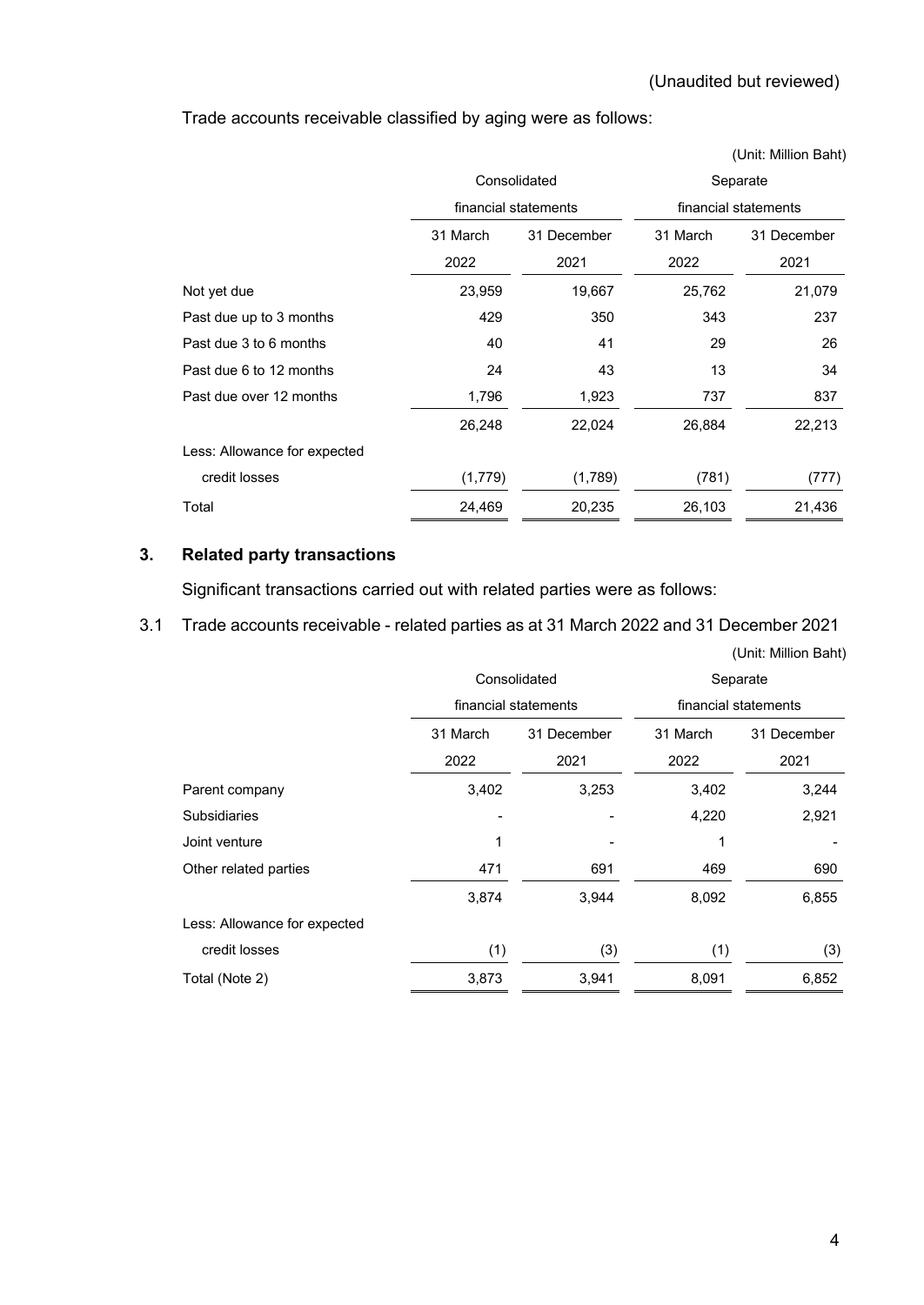(Unit: Million Baht)

## 3.2 Other accounts receivable - related parties as at 31 March 2022 and 31 December 2021

|                              |                      | Consolidated   | Separate             |                |
|------------------------------|----------------------|----------------|----------------------|----------------|
|                              | financial statements |                | financial statements |                |
|                              | 31 March             | 31 December    | 31 March             | 31 December    |
|                              | 2022                 | 2021           | 2022                 | 2021           |
| Parent company               | 1,702                | 2,084          | 1,702                | 2,083          |
| <b>Subsidiaries</b>          |                      |                | 60                   | 79             |
| Associate                    | 2                    | $\overline{2}$ | 2                    | $\overline{2}$ |
| Joint ventures               | 7                    | 12             | 7                    | 12             |
| Other related parties        | 22                   | 50             | 15                   | 46             |
|                              | 1,733                | 2,148          | 1,786                | 2,222          |
| Less: Allowance for expected |                      |                |                      |                |
| credit losses                | (2)                  | (2)            | (1)                  |                |
| Total                        | 1,731                | 2,146          | 1,785                | 2,222          |

3.3 Movements in short-term lending to related party (subsidiary) for the three-month period

ended 31 March were as follows:

|                   |                      | (Unit: Million Baht) |
|-------------------|----------------------|----------------------|
|                   | Separate             |                      |
|                   | financial statements |                      |
|                   | 2022                 | 2021                 |
| Beginning balance | 2,355                | 2,169                |
| Repayment receipt | (243)                | (250)                |
| Ending balance    | 2,112                | 1,919                |

# 3.4 Movements in long-term lending to related parties (subsidiary) for the three-month period ended 31 March were as follows:

|                                |                      | (Unit: Million Baht) |
|--------------------------------|----------------------|----------------------|
|                                | Separate             |                      |
|                                | financial statements |                      |
|                                | 2022                 | 2021                 |
| Beginning balance              | 1,643                | 2,702                |
| Gain on foreign exchange rates |                      | 3                    |
| Ending balance                 | 1,643                | 2,705                |
|                                |                      |                      |
| Due within one year            | 1,400                | 1,062                |
| Due over one year              | 243                  | 1,643                |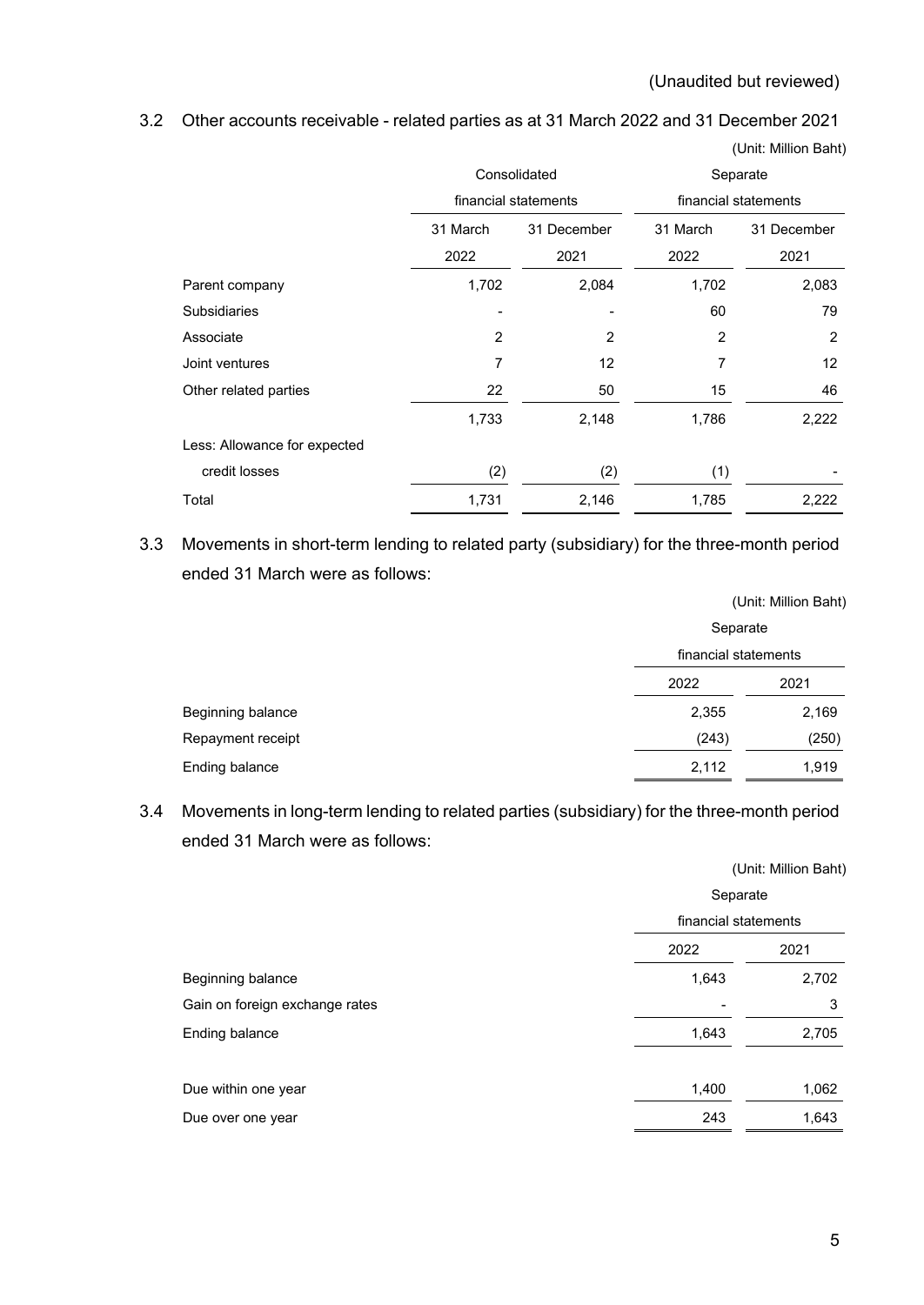(Unit: Million Baht)

(Unit: Million Baht)

3.5 Trade accounts payable - related parties as at 31 March 2022 and 31 December 2021

|                       |          | Consolidated         |          | Separate             |  |
|-----------------------|----------|----------------------|----------|----------------------|--|
|                       |          | financial statements |          | financial statements |  |
|                       | 31 March | 31 December          | 31 March | 31 December          |  |
|                       | 2022     | 2021                 | 2022     | 2021                 |  |
| Parent company        | 1,779    | 2,820                | 1,779    | 2,820                |  |
| <b>Subsidiaries</b>   |          |                      | 432      | 331                  |  |
| Associate             | 192      | 92                   | 192      | 92                   |  |
| Other related parties | 30,591   | 21,492               | 27,744   | 19,914               |  |
| Total                 | 32,562   | 24.404               | 30,147   | 23.157               |  |

3.6 Other accounts payable - related parties as at 31 March 2022 and 31 December 2021

|                       |                      | Consolidated |                      | Separate    |
|-----------------------|----------------------|--------------|----------------------|-------------|
|                       | financial statements |              | financial statements |             |
|                       | 31 March             | 31 December  | 31 March             | 31 December |
|                       | 2022                 | 2021         | 2022                 | 2021        |
| Parent company        | 509                  | 1,102        | 506                  | 1,098       |
| <b>Subsidiaries</b>   |                      |              | 50                   | 66          |
| Joint ventures        | 9                    | 3            | 9                    | 3           |
| Other related parties | 712                  | 765          | 684                  | 737         |
| Total                 | 1,230                | 1,870        | 1,249                | 1,904       |

3.7 Movements in short-term borrowings from a related party (subsidiary) for the three-month period ended 31 March were as follows:

(Unit: Million Baht)

|                   | Separate<br>financial statements |      |
|-------------------|----------------------------------|------|
|                   |                                  |      |
|                   | 2022                             | 2021 |
| Beginning balance | 72                               | 33   |
| Repayment         | (9)                              | (10) |
| Ending balance    | 63                               | 23   |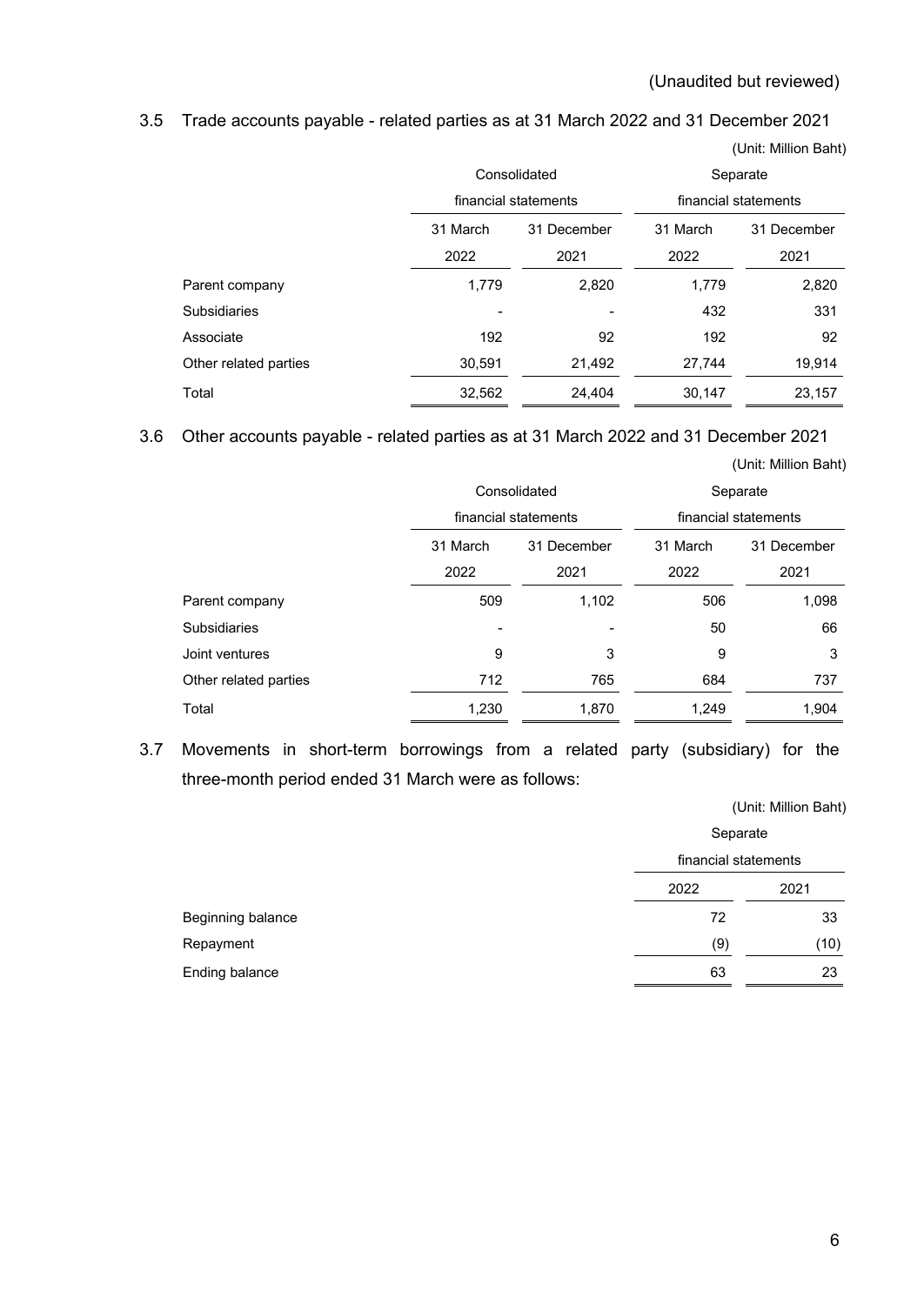3.8 Movements in long-term borrowings from a related party for the three-month period ended 31 March were as follows:

|                     |                       | (Unit: Million Baht) |
|---------------------|-----------------------|----------------------|
|                     | Consolidated/Separate |                      |
|                     | financial statements  |                      |
|                     | 2022                  | 2021                 |
| Beginning balance   | 6,810                 | 16,055               |
| Repayment           |                       | (945)                |
| Ending balance      | 6,810                 | 15,110               |
|                     |                       |                      |
| Due within one year |                       | 1,890                |
| Due over one year   | 6,810                 | 13,220               |

3.9 Lease liabilities - related parties as at 31 March 2022 and 31 December 2021

| (Unit: Million Baht) |
|----------------------|
|----------------------|

|                       |          | Consolidated         |          | Separate             |
|-----------------------|----------|----------------------|----------|----------------------|
|                       |          | financial statements |          | financial statements |
|                       | 31 March | 31 December          | 31 March | 31 December          |
|                       | 2022     | 2021                 | 2022     | 2021                 |
| Parent company        | 552      | 538                  | 552      | 538                  |
| <b>Subsidiaries</b>   |          |                      | 151      | 172                  |
| Other related parties | 630      | 667                  | 629      | 665                  |
| Total                 | 1,182    | 1,205                | 1,332    | 1,375                |
|                       |          |                      |          |                      |
| Due within one year   | 431      | 386                  | 508      | 463                  |
| Due over one year     | 751      | 819                  | 824      | 912                  |

### 3.10 Significant business transactions carried out with related parties

During the periods, significant business transactions with related parties, arose in the ordinary course of business and were concluded on commercial terms and bases agreed upon between the Group and those related parties. Stipulation prices between the Company and its related parties are based on normal prices for the same types of business transactions carried out with unrelated parties.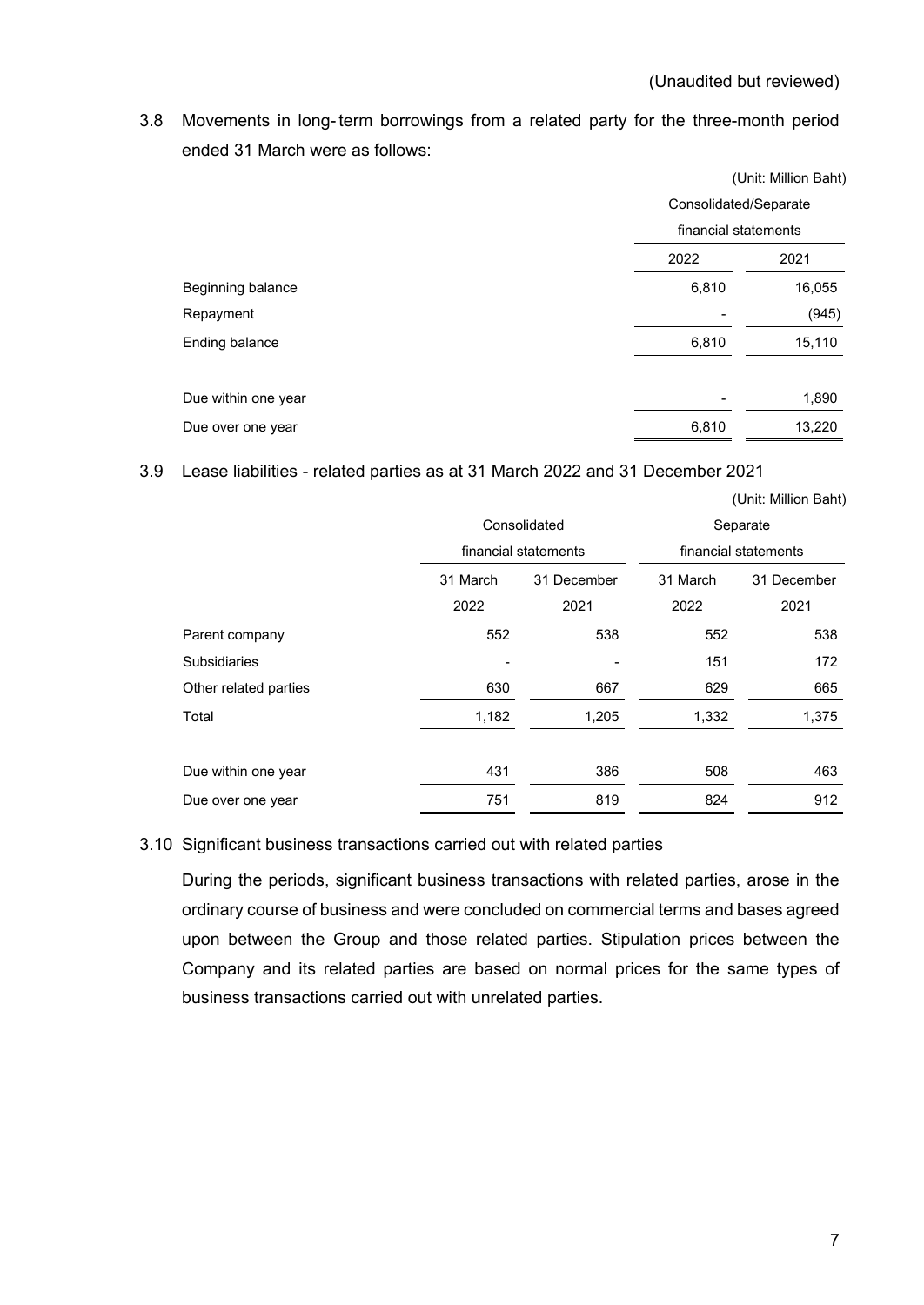# For the three-month period ended 31 March were as follows:

|                              |                      |        |                      | (Unit: Million Baht) |
|------------------------------|----------------------|--------|----------------------|----------------------|
|                              | Consolidated         |        | Separate             |                      |
|                              | financial statements |        | financial statements |                      |
|                              | 2022                 | 2021   | 2022                 | 2021                 |
| Sales and service income     |                      |        |                      |                      |
| Parent company               | 4,529                | 3,295  | 4,528                | 3,923                |
| Subsidiaries                 |                      |        | 10,395               | 6,420                |
| Associates                   | 12                   | 11     | 12                   | 11                   |
| Joint ventures               | $\overline{c}$       |        | $\overline{2}$       |                      |
| Other related parties        | 1,407                | 635    | 1,406                | 635                  |
| Interest income              |                      |        |                      |                      |
| Subsidiaries                 |                      |        | 15                   | 21                   |
| Other income                 |                      |        |                      |                      |
| Parent company               | 264                  | 275    | 264                  | 275                  |
| Subsidiaries                 |                      |        | 73                   | 63                   |
| Associate                    | 2                    | 34     | $\overline{c}$       | 34                   |
| Joint ventures               | 2                    |        | 2                    |                      |
| Other related parties        | 11                   | 10     | 11                   | 10                   |
| Purchase of assets           |                      |        |                      |                      |
| Parent company               | 8                    |        | 8                    |                      |
| Joint ventures               | 22                   |        | 22                   |                      |
| Other related parties        | 74                   | 49     | 74                   | 49                   |
| Purchase goods and services  |                      |        |                      |                      |
| Parent company               | 7,358                | 6,719  | 7,358                | 6,719                |
| Subsidiaries                 |                      |        | 943                  | 545                  |
| Associates                   | 445                  | 390    | 445                  | 390                  |
| Other related parties        | 119,593              | 71,112 | 115,012              | 68,697               |
| Other expenses               |                      |        |                      |                      |
| Parent company               | 396                  | 328    | 396                  | 326                  |
| Subsidiaries                 |                      |        | 47                   | 50                   |
| Associates                   | 1                    | 1      |                      |                      |
| Joint ventures               | 1                    |        | 1                    |                      |
| Other related parties        | 604                  | 578    | 595                  | 566                  |
| Loss (gain) from derivatives |                      |        |                      |                      |
| Other related party          | 27                   | (49)   | 27                   | (49)                 |
| Finance cost                 |                      |        |                      |                      |
| Parent company               | 3                    | 3      | 3                    | 3                    |
| Subsidiaries                 |                      |        | 1                    | 1                    |
| Other related parties        | 40                   | 88     | 40                   | 88                   |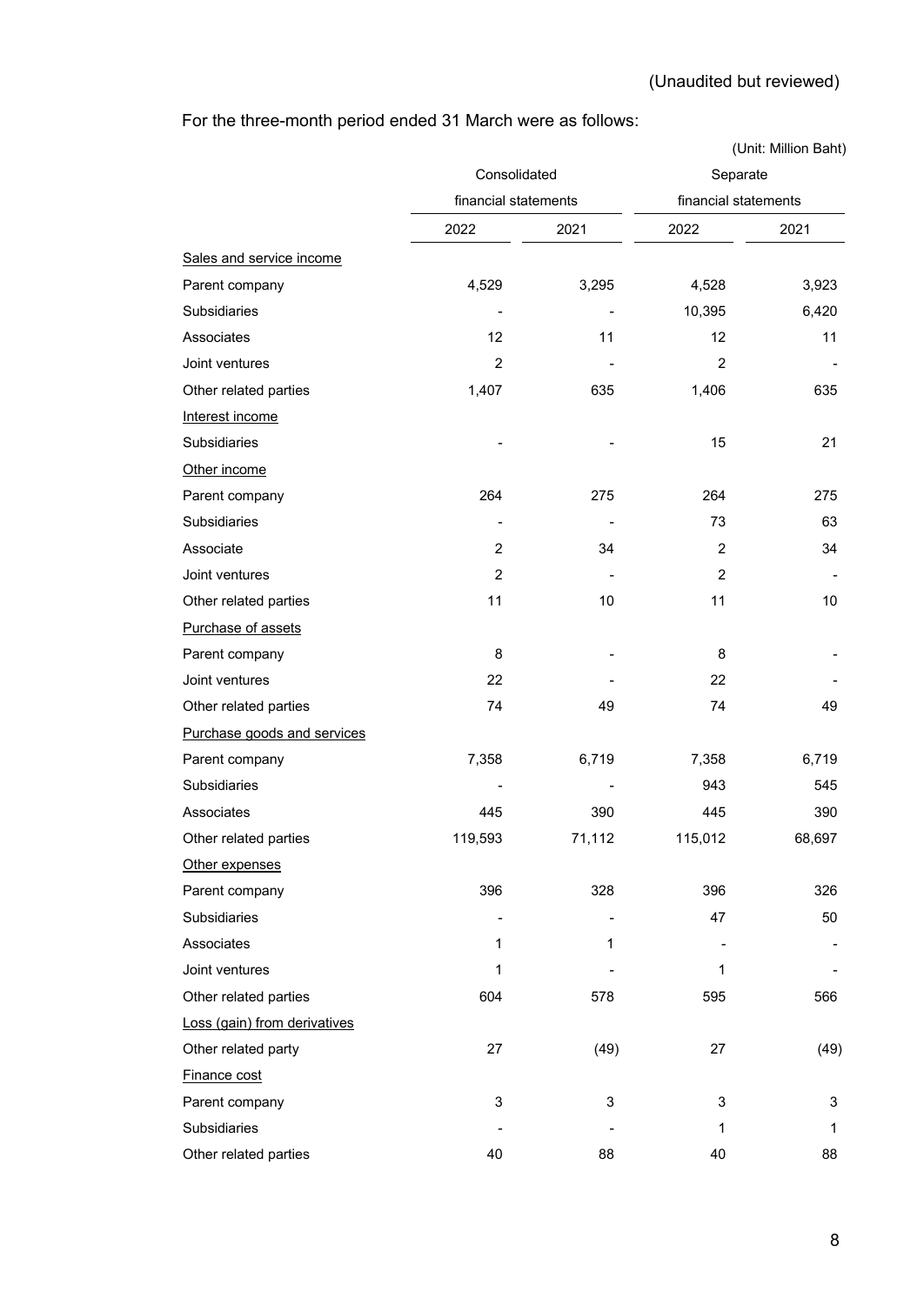## 3.11 Directors and management's benefits

For the three-month period ended 31 March were as follows:

|                                  |                      |      |                      | (Unit: Million Baht) |
|----------------------------------|----------------------|------|----------------------|----------------------|
|                                  | Consolidated         |      | Separate             |                      |
|                                  | financial statements |      | financial statements |                      |
|                                  | 2022                 | 2021 | 2022                 | 2021                 |
| Directors' remuneration          |                      |      |                      |                      |
| Meeting remuneration and bonuses | 7                    | 7    | 4                    | 3                    |
| Management's remuneration        |                      |      |                      |                      |
| Salaries, bonuses, and other     |                      |      |                      |                      |
| benefits                         | 42                   | 40   | 29                   | 27                   |
| Post-employment benefits         | 1                    | 1    | 1                    |                      |
| Total                            | 50                   | 48   | 34                   | 31                   |

### **4. Investments in subsidiaries, joint ventures and associates**

4.1 Movements in investments in subsidiaries for the three-month period ended 31 March were as follows:

|                   |                      | (Unit: Million Baht) |
|-------------------|----------------------|----------------------|
|                   | Separate             |                      |
|                   | financial statements |                      |
|                   | 2022                 | 2021                 |
| Beginning balance | 18,151               | 15,991               |
| Additions         | 200                  | 515                  |
| Ending balance    | 18,351               | 16,506               |

4.2 Movements in investments in joint ventures for the three-month period ended 31 March were as follows:

|                              | Consolidated         |      | Separate             |      |  |
|------------------------------|----------------------|------|----------------------|------|--|
|                              | financial statements |      | financial statements |      |  |
|                              | Equity method        |      | Cost method          |      |  |
|                              | 2022                 | 2021 | 2022                 | 2021 |  |
| Beginning balance            | 1,293                | 742  | 225                  |      |  |
| Additions                    | 45                   | 18   | 45                   |      |  |
| Share of loss                | (7)                  | (11) |                      |      |  |
| Share of other comprehensive |                      |      |                      |      |  |
| income                       | 1                    |      |                      |      |  |
| Exchange differences on      |                      |      |                      |      |  |
| translation                  | (4)                  | 34   |                      |      |  |
| Ending balance               | 1,328                | 783  | 270                  |      |  |
|                              |                      |      |                      |      |  |

(Unit: Million Baht)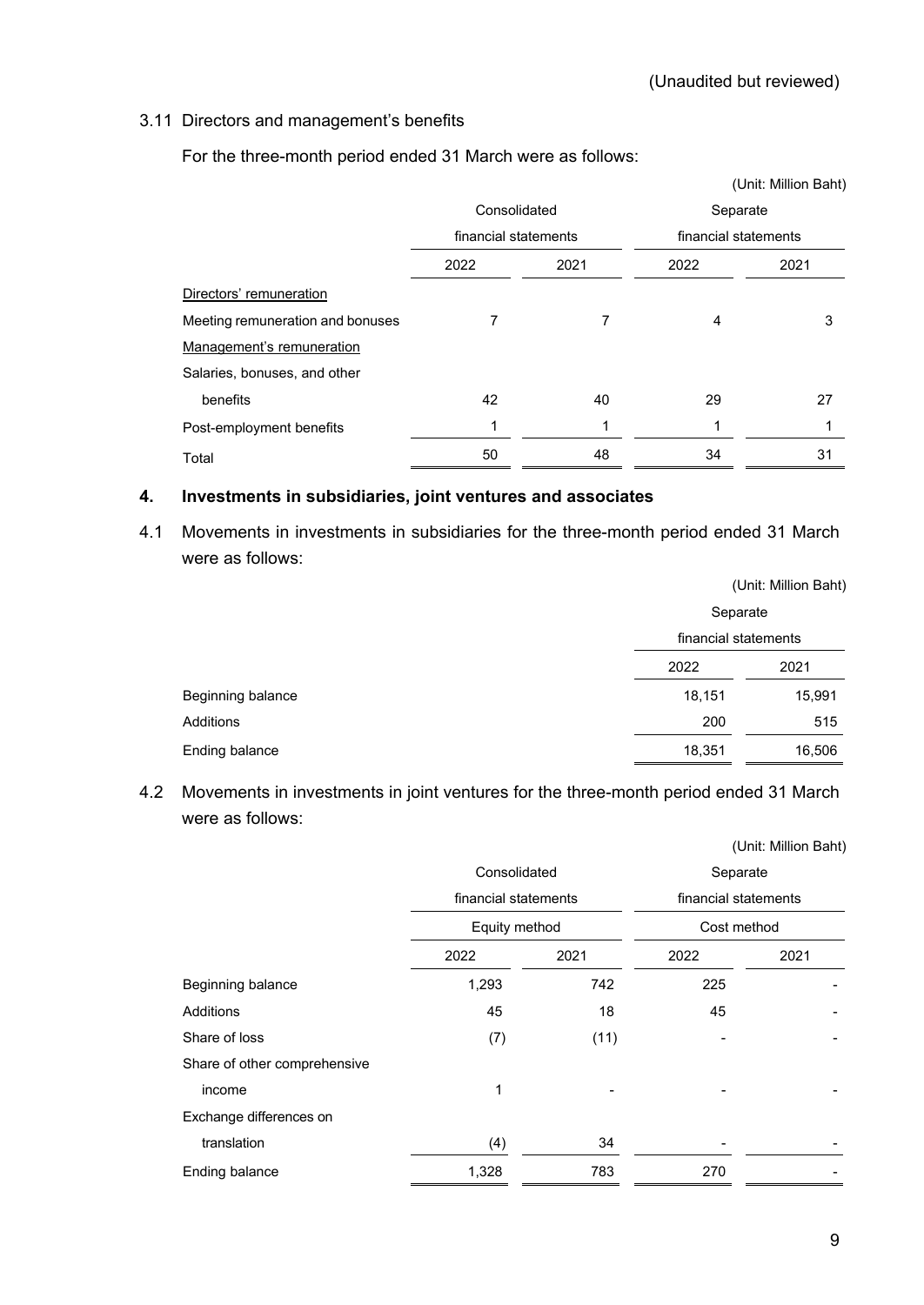|                   |                      |       |                                                 | (Unit: Million Baht) |  |
|-------------------|----------------------|-------|-------------------------------------------------|----------------------|--|
|                   | Consolidated         |       | Separate<br>financial statements<br>Cost method |                      |  |
|                   | financial statements |       |                                                 |                      |  |
|                   | Equity method        |       |                                                 |                      |  |
|                   | 2022                 | 2021  | 2022                                            | 2021                 |  |
| Beginning balance | 4,655                | 4,051 | 11,987                                          | 11,987               |  |
| Additions         | 464                  | 497   |                                                 |                      |  |
| Share of profit   | 146                  | 136   |                                                 |                      |  |
| Ending balance    | 5,265                | 4,684 | 11,987                                          | 11,987               |  |

4.3 Movements in investments in associates for the three-month period ended 31 March were as follows:

- 4.4 Significant events during the three-month period ended 31 March 2022.
	- A. On 4 January 2022, the Extraordinary General Meeting of Shareholders No.1/2022 of PTTOR Holdings Company Limited (ORHOLDCO) a resolution to increase the registered capital of Modulus Ventures Co., Ltd. (MODULUS) by Baht 150 million in order to fund investment in Finnoventure Private Equity Trust I fund. The Company fully paid for the shares.
	- B. On 6 January 2022, MODULUS acquired ordinary shares and preferred shares from the former shareholders of KAMU KAMU Company Limited (KAMU) for a total of Baht 480 million, or equivalent to 25% of registered capital. MODULUS has made partial payment for the shares totalling Baht 464 million.
	- C. On 11 February 2022, Global Aero Associates Company Limited (GAA) called up the unpaid portion of its ordinary shares, totalling Baht 45 million. The Company has made full payment to GAA.
	- D. On 14 February 2022, the Extraordinary General Meeting of Shareholders No.2/2022 of ORHOLDCO approved a resolution to increase investment in the registered capital of PTTOR International Holding (Singapore) Pte. Ltd (SGHOLDCO) by Baht 50 million in order to fund investment in SeaX Fund II L.P. (SeaX Fund II). The Company has fully paid for the shares.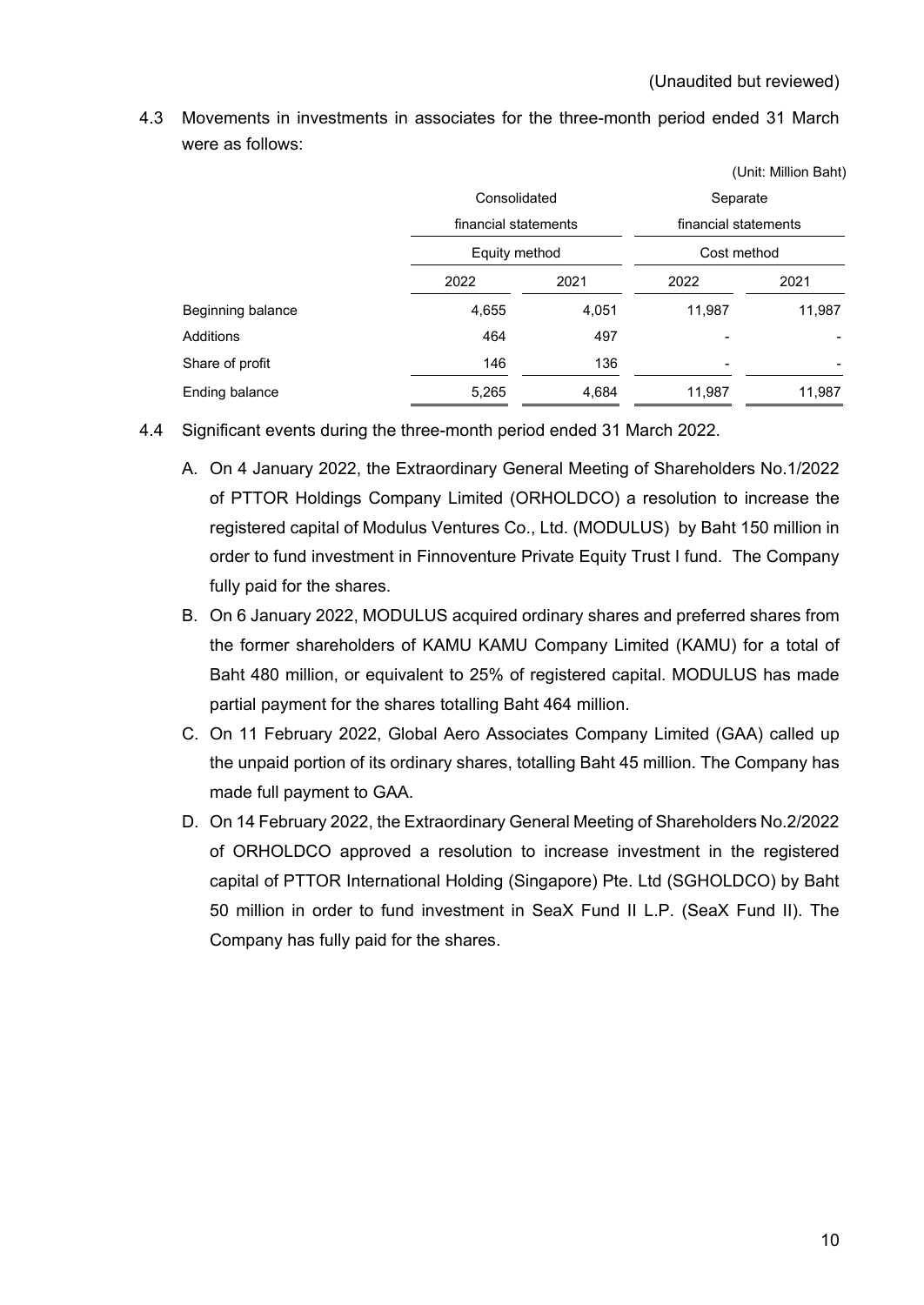# **5. Property, plant and equipment**

Movements in the property, plant and equipment account during the three-month period ended 31 March 2022 are summarised below.

|                                         |                      | (Unit: Million Baht) |
|-----------------------------------------|----------------------|----------------------|
|                                         | Consolidated         | Separate             |
| <b>Movements</b>                        | financial statements | financial statements |
| Net book value at beginning period, net | 42,663               | 41,849               |
| Acquisitions during period              | 938                  | 817                  |
| Reclassifications                       | (58)                 | (57)                 |
| Disposals/write-off during period       | (28)                 | (49)                 |
| Depreciation for the period             | (933)                | (924)                |
| Reversal of loss from impairment        | 1                    | 5                    |
| Exchange differences on translation     | (30)                 |                      |
| Net book value at ending period, net    | 42,553               | 41,641               |

## **6. Leases**

# 6.1 Right-of-use assets

Movements in the right-of-use assets account during the three-month period ended 31 March 2022 were summarised below.

|                      | (Unit: Million Baht) |
|----------------------|----------------------|
| Consolidated         | Separate             |
| financial statements | financial statements |
| 13,128               | 10,412               |
| 298                  | 207                  |
| (7)                  | (4)                  |
| 71                   |                      |
| (453)                | (381)                |
| (24)                 |                      |
| 13,013               | 10,234               |
|                      |                      |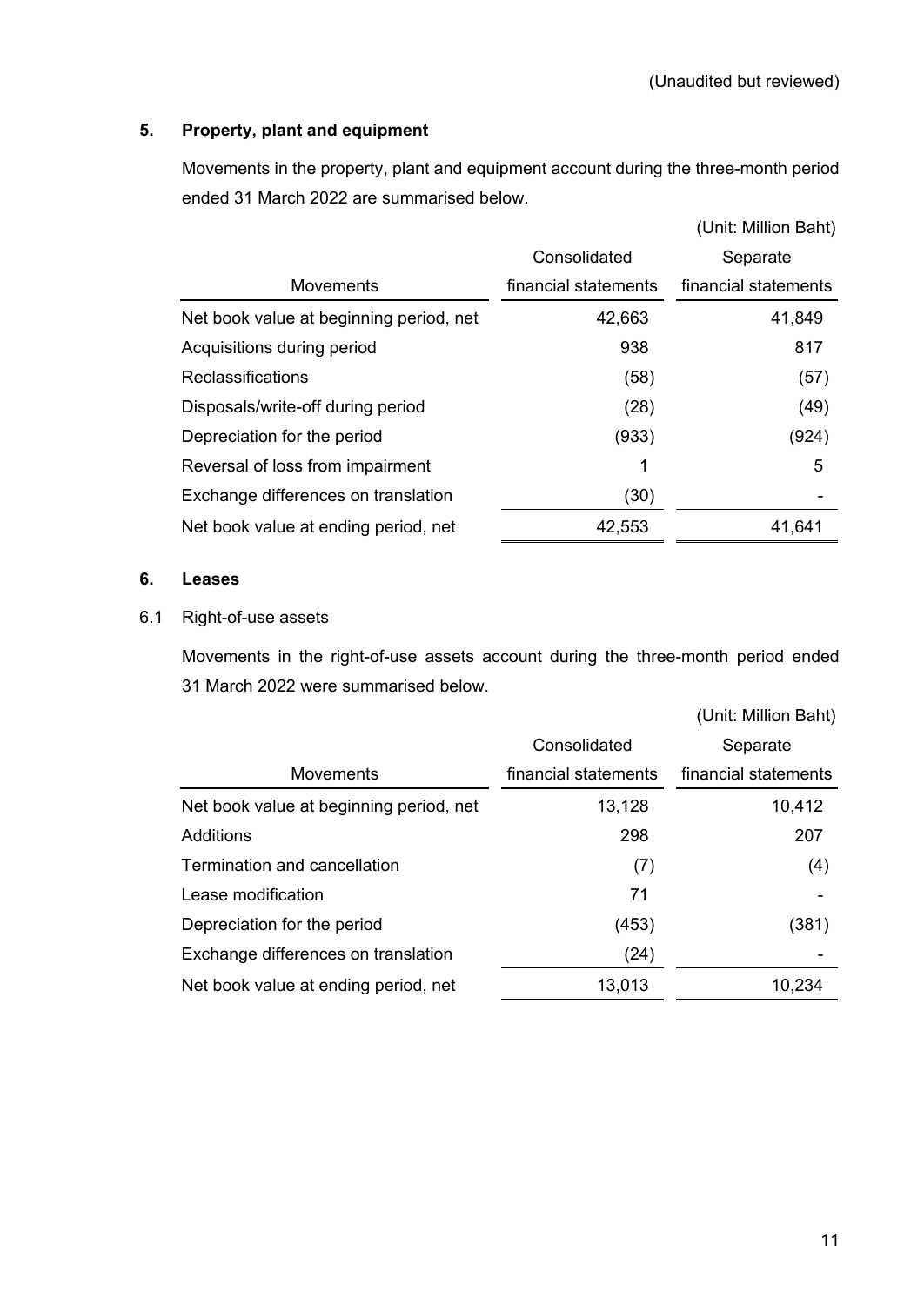## 6.2 Lease liabilities

Movements in the lease liabilities account during the three-month period ended 31 March 2022 were summarised below.

|                                     |                      | (Unit: Million Baht) |
|-------------------------------------|----------------------|----------------------|
|                                     | Consolidated         | Separate             |
| <b>Movements</b>                    | financial statements | financial statements |
| Balance at beginning period, net    | 10,670               | 8,582                |
| Additions                           | 287                  | 200                  |
| Accretion of interest               | 96                   | 72                   |
| Repayments                          | (544)                | (376)                |
| Lease modification                  | 74                   |                      |
| Exchange differences on translation | (19)                 |                      |
| <b>Others</b>                       | 11                   | (5)                  |
| Balance at ending period, net       | 10,575               | 8,473                |
|                                     |                      |                      |
| Due within one year                 | 1,282                | 1,100                |
| Due over one year                   | 9,293                | 7,373                |

# **7. Intangible assets**

Movements in the intangible assets account during the three-month period ended 31 March 2022 were summarised below.

|                                         |                      | (Unit: Million Baht) |
|-----------------------------------------|----------------------|----------------------|
|                                         | Consolidated         | Separate             |
| <b>Movements</b>                        | financial statements | financial statements |
| Net book value at beginning period, net | 1,980                | 30,501               |
| Acquisitions during period              | 12                   | 10                   |
| Reclassifications                       | 25                   | 25                   |
| Amortisation for the period             | (136)                | (683)                |
| Exchange differences on translation     | (3)                  |                      |
| Net book value at ending period, net    | 1,878                | 29,853               |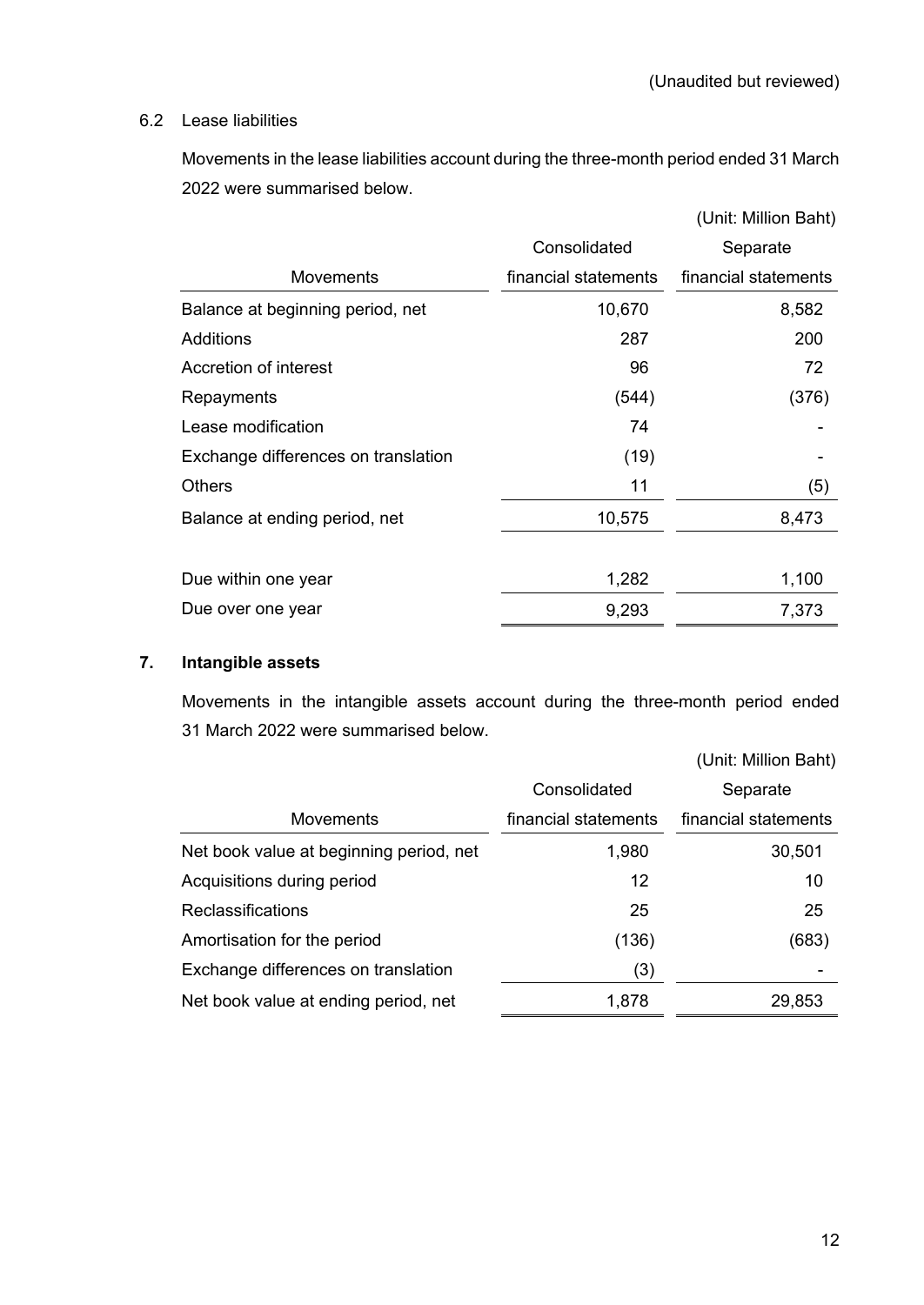# **8. Long-term borrowings**

Movements in the long-term borrowings during the three-month period ended 31 March 2022 were summarised below.

|                         |          |                                   | (Unit: Million Baht) |            |
|-------------------------|----------|-----------------------------------|----------------------|------------|
|                         |          |                                   |                      | Separate   |
|                         |          |                                   |                      | financial  |
|                         |          | Consolidated financial statements |                      | statements |
|                         | Baht     | Foreign                           |                      | Baht       |
|                         | currency | currency                          | Total                | currency   |
| Beginning balance       | 34,238   | 39                                | 34,277               | 34,238     |
| Repayment               | (2, 411) | (9)                               | (2, 420)             | (2, 411)   |
| Exchange differences on |          |                                   |                      |            |
| translation             |          | (2)                               | (2)                  |            |
| <b>Others</b>           | 5        |                                   | 5                    | 5          |
| <b>Ending balance</b>   | 31,832   | 28                                | 31,860               | 31,832     |
|                         |          |                                   |                      |            |
| Due within one year     | 3,740    | 28                                | 3,768                | 3,740      |
| Due over one year       | 28,092   |                                   | 28,092               | 28,092     |

The borrowings agreements contain several covenants which, among other things, require the Group to maintain debt-to-equity ratio and debt service coverage ratio at the rate prescribed in the agreements.

# **9. Earnings per share**

Basic earnings per share were calculated by dividing profit for the period attributable to owners of the parent by the weighted average number of ordinary shares issue during the period.

Basic earnings per share for the three-month period ended 31 March are summarised below.

|                                              | Consolidated         |        | Separate             |        |
|----------------------------------------------|----------------------|--------|----------------------|--------|
|                                              | financial statements |        | financial statements |        |
|                                              | 2022                 | 2021   | 2022                 | 2021   |
| Basic earnings per share                     |                      |        |                      |        |
| Profit attributable to equity holders of the |                      |        |                      |        |
| Company (Million Baht)                       | 3,845                | 4.003  | 2.867                | 3,150  |
| Weighted average number of ordinary shares   |                      |        |                      |        |
| (Million Share)                              | 12,000               | 10,548 | 12,000               | 10,548 |
| Basic earnings per share (Baht per share)    | 0.32                 | 0.38   | 0.24                 | 0.30   |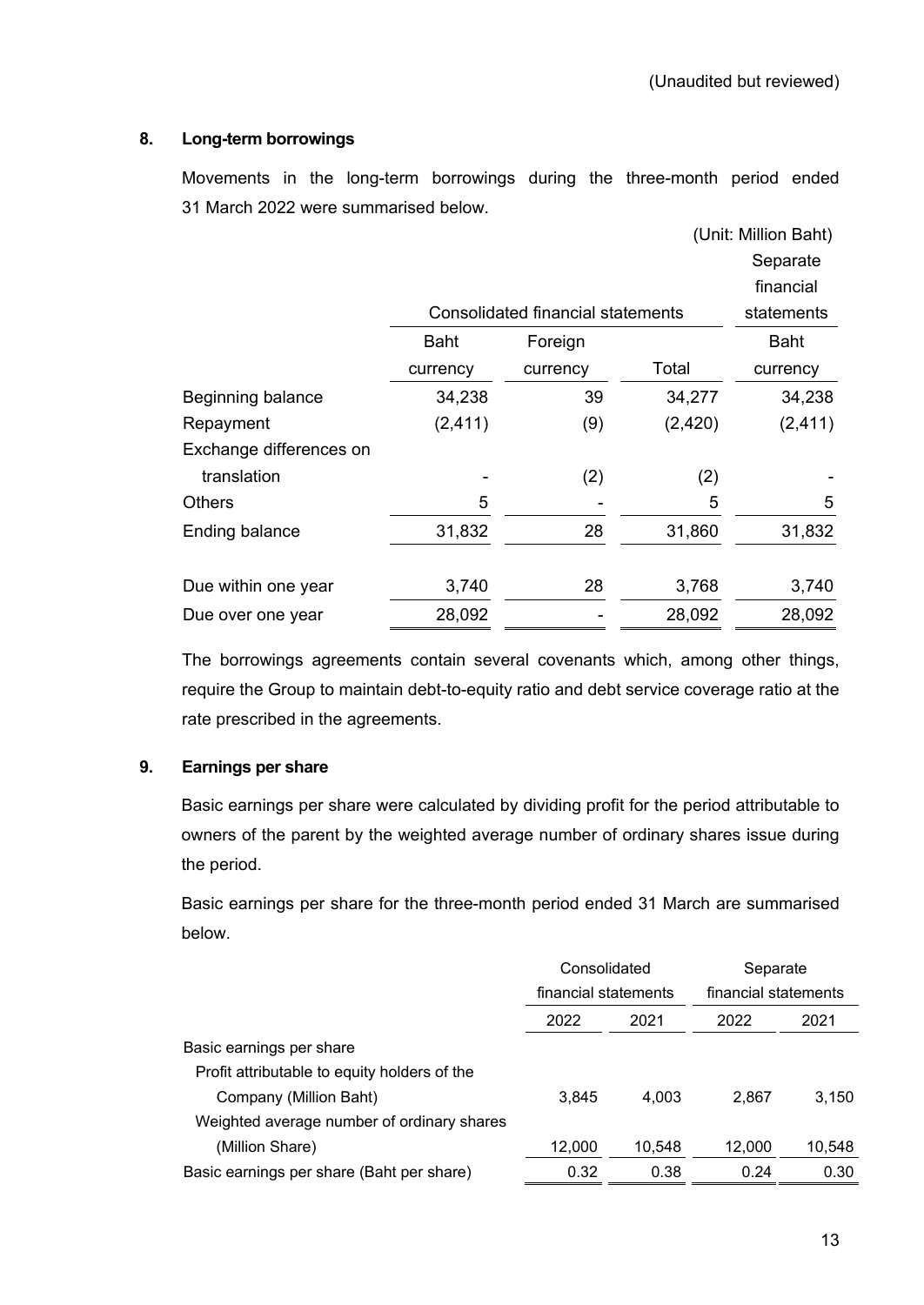# **10. Operating segments**

The following operating segments are consistent with the internal management reports provided to the Chief Operating Decision Maker (CODM), who makes decisions related to the allocation of resources to the segments and assesses their performance. For management purposes, the Group is organised into business units based on types of products and services. The major segments of the Group are as follows:

- 1) Mobility Business: Revenue of the Mobility of the group is mainly from the marketing of Petroleum Products, which through the retail and commercial business of the Company and its subsidiaries in Thailand.
- 2) Lifestyle Business: Revenue of the lifestyle of the Group consists of Cafe Amazon business, convenience stores, food and beverage retail stores and the area management business of the Company and its subsidiaries in Thailand.
- 3) Global Business: Revenue of the global of the Group consists of revenue from the oil business, retail business and other services which are operated by the subsidiaries in foreign countries.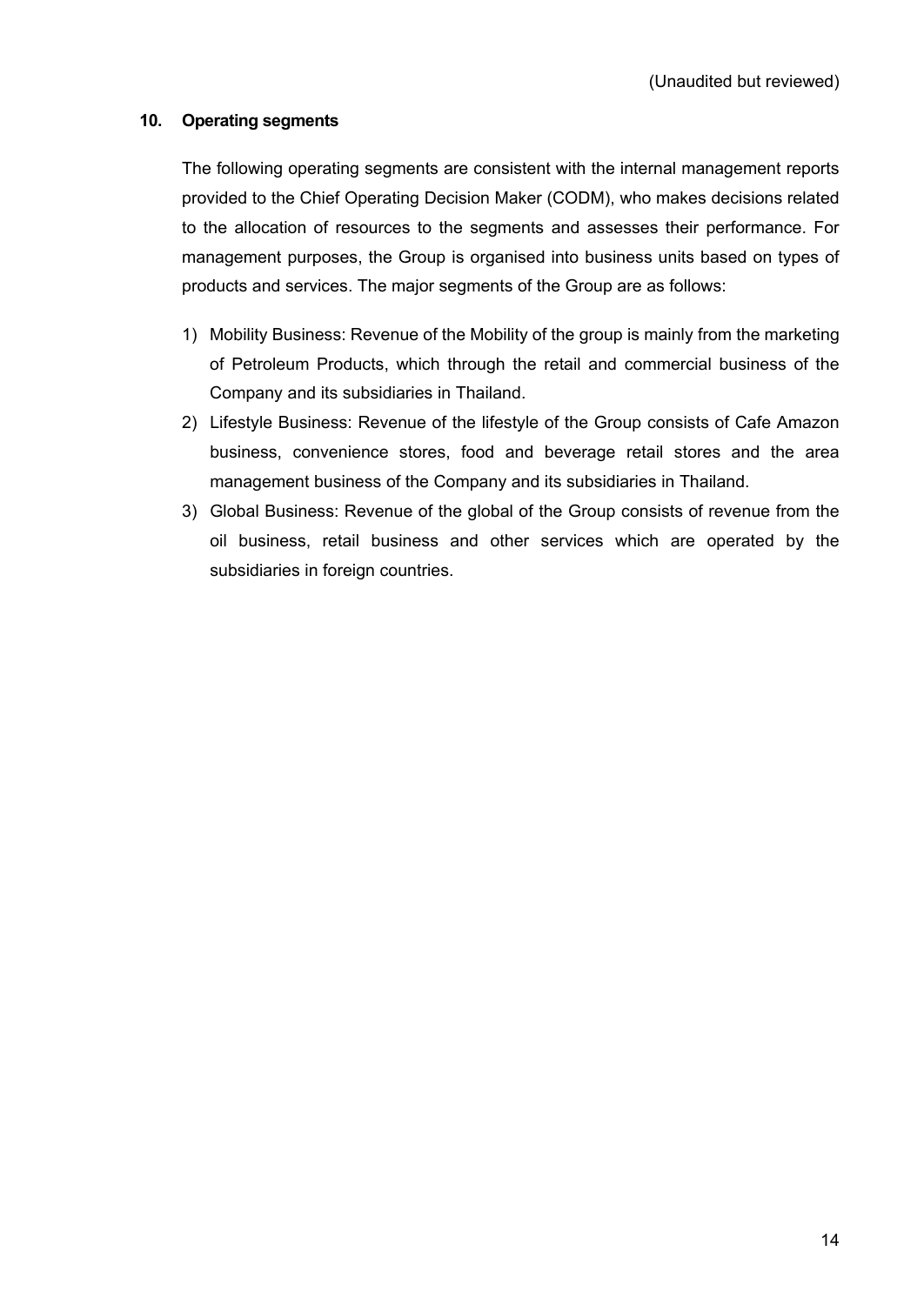# For the three-month period ended 31 March 2022.

(Unit: Million Baht)

|                                             | Mobility | Lifestyle | Global | Others                   | inter-segment | Total   |
|---------------------------------------------|----------|-----------|--------|--------------------------|---------------|---------|
| Revenues from sales and services            |          |           |        |                          |               |         |
| - Revenue from external customers           | 162,336  | 4,526     | 10,429 |                          |               | 177,291 |
| - Revenue from inter-segment                | 3,249    | 241       | 801    | 260                      | (4, 551)      |         |
| Total revenues from sales and services      | 165,585  | 4,767     | 11,230 | 260                      | (4, 551)      | 177,291 |
| Gross profit*                               | 7,669    | 2,635     | 617    | 4                        | (327)         | 10,598  |
| Earnings before interest, tax, depreciation |          |           |        |                          |               |         |
| and amortisation                            | 4,763    | 1,350     | 430    | (24)                     | (52)          | 6,467   |
| Depreciation and amortisation               | 938      | 454       | 155    | $\overline{\phantom{a}}$ |               | 1,547   |
| Segment operating profit                    | 3,825    | 896       | 275    | (24)                     | (52)          | 4,920   |
| Share of profit (loss) from investments in  |          |           |        |                          |               |         |
| joint ventures and associates               | 159      | (13)      | (11)   | 4                        |               | 139     |
| Other expenses                              | (12)     | (11)      |        |                          |               | (23)    |
| Unallocated revenue and expenses            |          |           |        |                          |               | 26      |
| Earnings before interest and tax            |          |           |        |                          |               | 5,062   |
| Profit for the period                       |          |           |        |                          |               | 3,847   |
|                                             |          |           |        |                          |               |         |

\* Gross profit excludes depreciation and amortisation which are presented in cost of sales and services.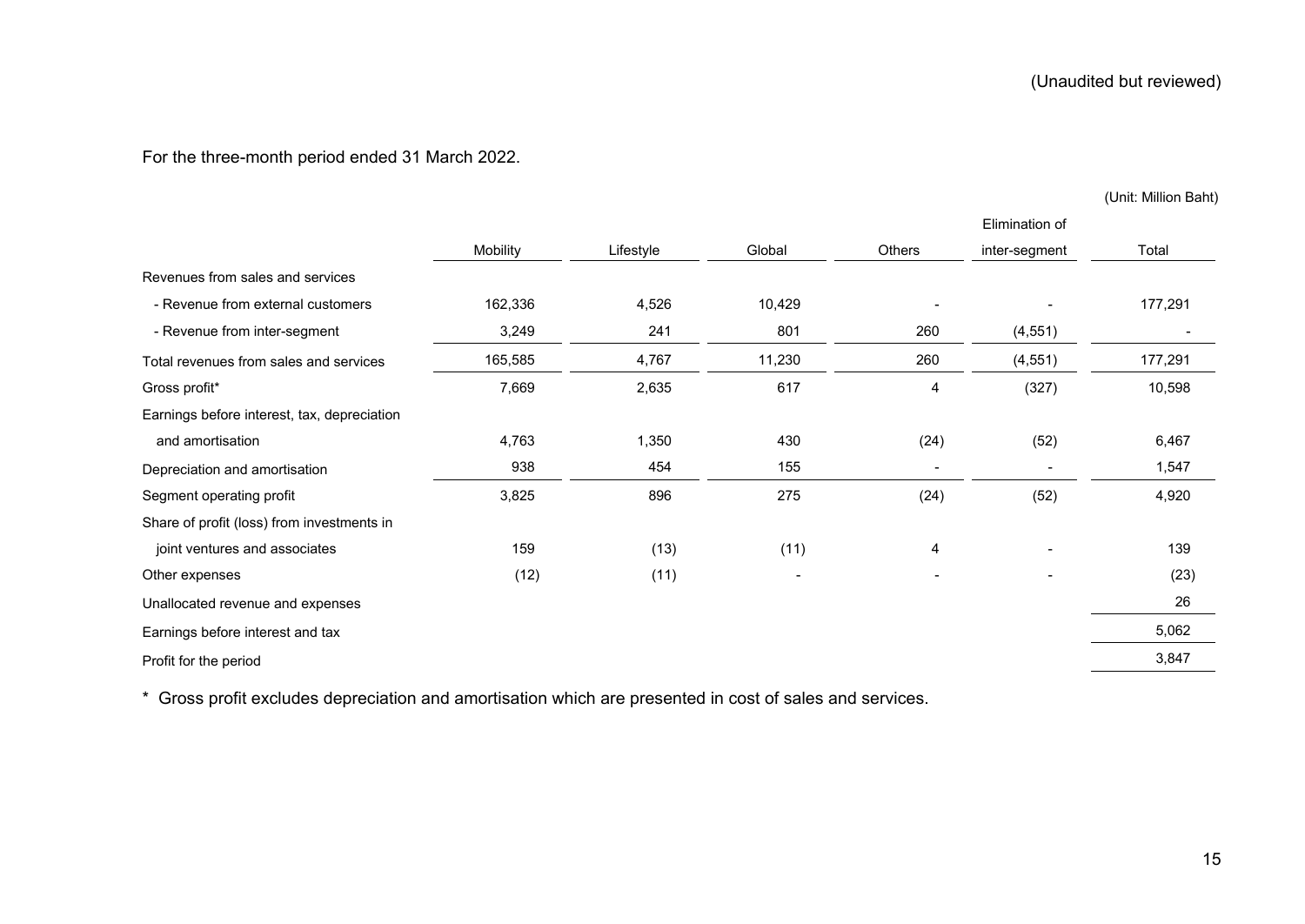For the three-month period ended 31 March 2021.

(Unit: Million Baht)

|                                              |          |                          |        |                          | Elimination of |         |
|----------------------------------------------|----------|--------------------------|--------|--------------------------|----------------|---------|
|                                              | Mobility | Lifestyle                | Global | Others                   | inter-segment  | Total   |
| Revenues from sales and services             |          |                          |        |                          |                |         |
| - Revenue from external customers            | 108,507  | 3,889                    | 6,064  |                          |                | 118,460 |
| - Revenue from inter-segment                 | 1,586    | 197                      | 392    | 246                      | (2, 421)       |         |
| Total revenues from sales and services       | 110,093  | 4,086                    | 6,456  | 246                      | (2, 421)       | 118,460 |
| Gross profit*                                | 7,743    | 2,228                    | 400    | 4                        | (267)          | 10,108  |
| Earnings before interest, tax, depreciation, |          |                          |        |                          |                |         |
| and amortisation                             | 5,155    | 1,064                    | 207    | (10)                     | (6)            | 6,410   |
| Depreciation and amortisation                | 862      | 415                      | 143    | $\overline{\phantom{a}}$ |                | 1,420   |
| Segment operating profit                     | 4,293    | 649                      | 64     | (10)                     | (6)            | 4,990   |
| Share of profit (loss) from investments in   | 136      | $\overline{\phantom{a}}$ | (10)   | $\overline{\phantom{a}}$ |                | 126     |
| joint ventures and associates                |          |                          |        |                          |                |         |
| Other income (expenses)                      | (73)     | 20                       |        |                          |                | (53)    |
| Unallocated revenue and expenses             |          |                          |        |                          |                | 220     |
| Earnings before interest and tax             |          |                          |        |                          |                | 5,283   |
| Profit for the period                        |          |                          |        |                          |                | 4,002   |

\* Gross profit excludes depreciation and amortisation which are presented in cost of sales and services.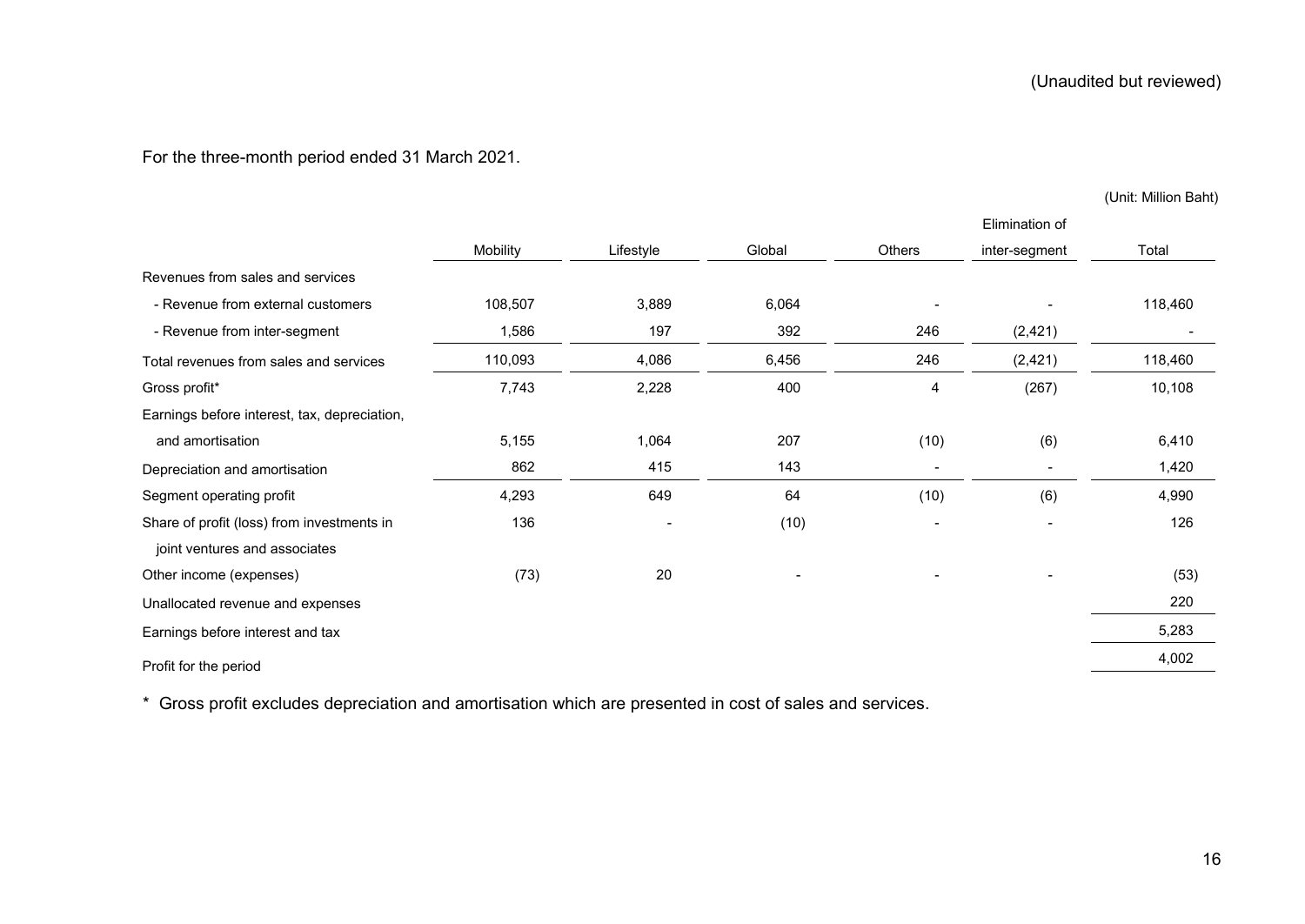# **11. Fair value hierarchy**

The Group had the assets and liabilities that were measured at fair value using different levels of inputs as follows:

(Unit: Million Baht)

|                                         |                          | Consolidated financial statements |                          |                  |                          |         |                |       |  |
|-----------------------------------------|--------------------------|-----------------------------------|--------------------------|------------------|--------------------------|---------|----------------|-------|--|
|                                         | 31 March 2022            |                                   |                          | 31 December 2021 |                          |         |                |       |  |
|                                         | Level 1                  | Level 2                           | Level 3                  | <b>Total</b>     | Level 1                  | Level 2 | Level 3        | Total |  |
| Assets measured at fair value           |                          |                                   |                          |                  |                          |         |                |       |  |
| Financial assets measured at FVTPL      |                          | 12                                | $\overline{\phantom{0}}$ | 14               |                          | 18      |                | 20    |  |
| Financial assets measured at FVOCI      | 1,148                    | $\blacksquare$                    | 3,016                    | 4,164            | 1,148                    | ۰.      | 2,703          | 3,851 |  |
| Liabilities measured at fair value      |                          |                                   |                          |                  |                          |         |                |       |  |
| Financial liabilities measured at FVTPL | $\overline{\phantom{0}}$ | 65                                | $\blacksquare$           | 65               | $\overline{\phantom{a}}$ | 3       | $\blacksquare$ | 3     |  |

(Unit: Million Baht)

|                                         | Separated financial statements |                |         |                  |                |                          |         |       |
|-----------------------------------------|--------------------------------|----------------|---------|------------------|----------------|--------------------------|---------|-------|
|                                         | 31 March 2022                  |                |         | 31 December 2021 |                |                          |         |       |
|                                         | Level 1                        | Level 2        | Level 3 | Total            | Level 1        | Level 2                  | Level 3 | Total |
| Assets measured at fair value           |                                |                |         |                  |                |                          |         |       |
| Financial assets measured at FVTPL      | $\blacksquare$                 | 12             | $\sim$  | 12               | $\blacksquare$ | 15                       | -       | 15    |
| Financial assets measured at FVOCI      | 1,148                          | $\blacksquare$ | 3       | 1,151            | 1.148          | $\overline{\phantom{0}}$ | 3       | 1,151 |
| Liabilities measured at fair value      |                                |                |         |                  |                |                          |         |       |
| Financial liabilities measured at FVTPL |                                | 62             | ۰       | 62               | $\blacksquare$ | 3                        |         | 3     |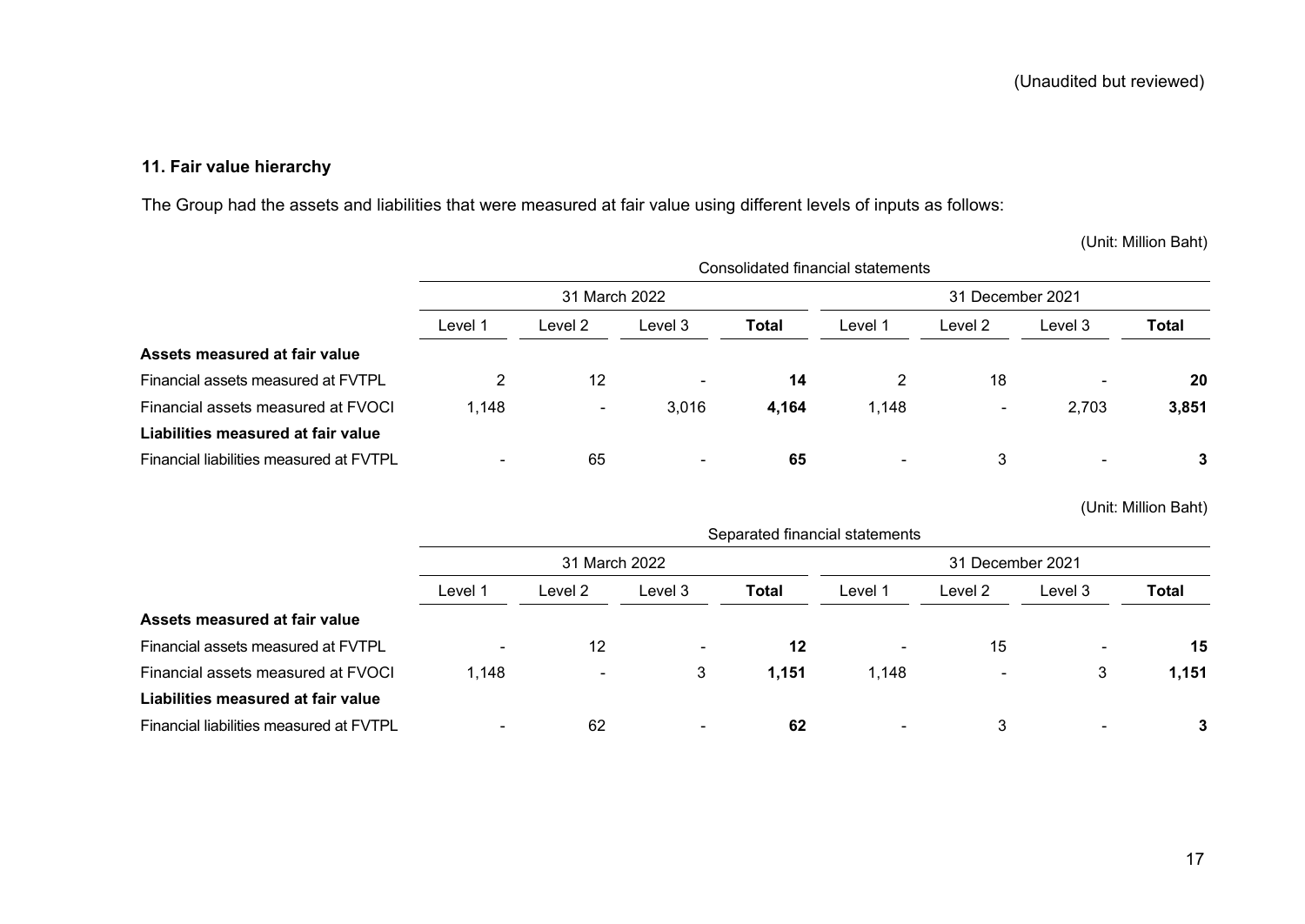## **12. Promotional privileges**

During the current period, the Company has received two investment promotion certificates granting promotional privileges for the manufacture of quality roasted coffee beans. The Company has been granted a range of privileges, including exemption from corporate income tax subject to certain imposed conditions**.**

## **13. Commitments and contingent liabilities**

## 13.1 Capital commitments

As at 31 March 2022, the Group had capital commitments of Baht 1,480 million (the Company only: Baht 1,298 million), relating to the construction.

### 13.2 Lease commitments

As at 31 March 2022, the Group has future lease payments required under these non-cancellable leases contracts as follows:

|                          |              | (Unit: Million Baht)                      |
|--------------------------|--------------|-------------------------------------------|
|                          | Consolidated | Separate                                  |
|                          |              | financial statements financial statements |
| Within 1 year            | 22           | 20                                        |
| Over 1 and up to 5 years | 6            |                                           |
| Over 5 years             | 23           | $\blacksquare$                            |
| Total                    | 51           | 21                                        |

### 13.3 Guarantees

As at 31 March 2022, the Group had outstanding bank guarantees of Baht 201 million (the Company only: Baht 201 million) issued by banks in respect of certain performance bonds as required in the normal course of business.

### 13.4 Letters of credit

As at 31 March 2022, the Company had outstanding contingent liabilities from letters of credit of Baht 166 million.

# 13.5 Litigation

During the current period, there have been no changes with respect to the litigation as disclosed in Notes 31.4 to the financial statement for the year 2021.